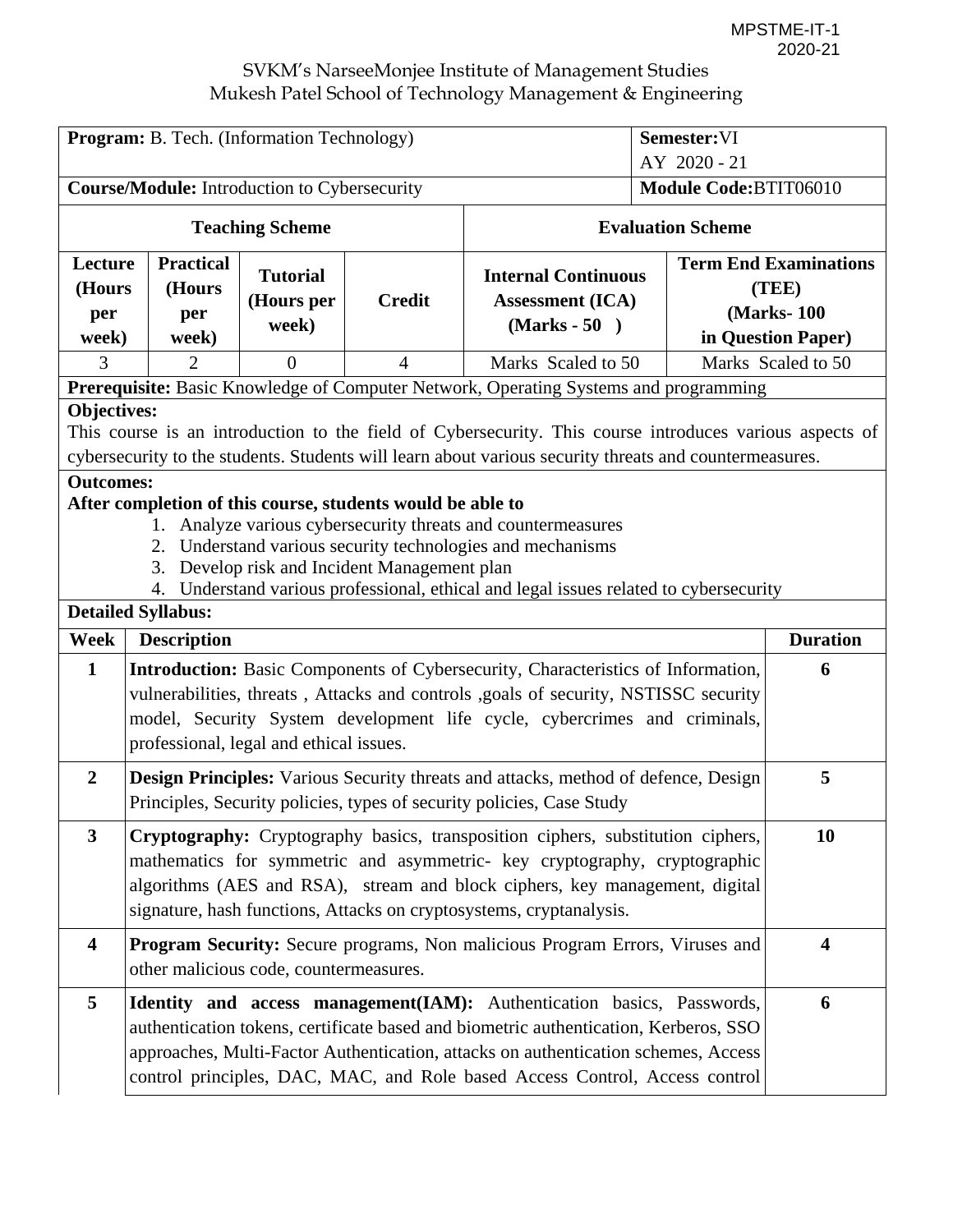|                    | models, identity and access provisioning lifecycle                                                                                                                                                                                                                                                          |                |
|--------------------|-------------------------------------------------------------------------------------------------------------------------------------------------------------------------------------------------------------------------------------------------------------------------------------------------------------|----------------|
| 6                  | <b>Security Technologies:</b> Firewalls, Kinds of Firewalls, Filtering Services, DMZ,<br>Implementing policies (Default allow, Default Deny) on proxy, NAT, Intrusion<br>Detection and Prevention Systems, types of IDPS, Virtual Private Network, SSH,<br>Security information and event management (SIEM) | 6              |
| $\overline{7}$     | Risk and Incidents Management: overview of risk management, risk<br>identification and assessment, risk control strategies, selecting risk control strategy,<br>continuity strategies (Business continuity planning, Incident response planning,<br>Disaster Recovery planning)                             | 4              |
| 8                  | <b>Human Aspect in cybersecurity:</b> security and usability, security culture                                                                                                                                                                                                                              | 2              |
| 9                  | Contemporary issues related to cybersecurity                                                                                                                                                                                                                                                                | $\overline{2}$ |
|                    | <b>Total</b>                                                                                                                                                                                                                                                                                                | 45             |
| <b>Text Books:</b> |                                                                                                                                                                                                                                                                                                             |                |

- 1. C. Pfleeger, S. L. Pfleeger and J. Margulies, Security in Computing, 5th Edition, Pearson Education, 2018.
- 2. M. Whitman and H. Mattford, Principles of Information Security with MindTap, 6th Edition, Cengage, 2018.

#### **Reference Books:**

- 1. B. Forouzan, D. Mukhopadhya, "Cryptography and Network Security", 4th Edition, McGraw Hill, 2019.
- 2. W. Stallings, "Cryptography and Network Security: Principles and Practice", 7th Edition, Pearson Education, 2017.
- 3. D. Shah, "Mark Stamp's Information Security: Principles and Practice", Wiley India, 2012.

## **Any other information :**

**Details of Internal Continuous Assessment (ICA)** 

**Test Marks :20 Term Work Marks:30 Details of Term work:**Tutorials/Quiz/Presentation/Viva/Assignments etc.

**Signature** (Prepared by Concerned Faculty/HOD)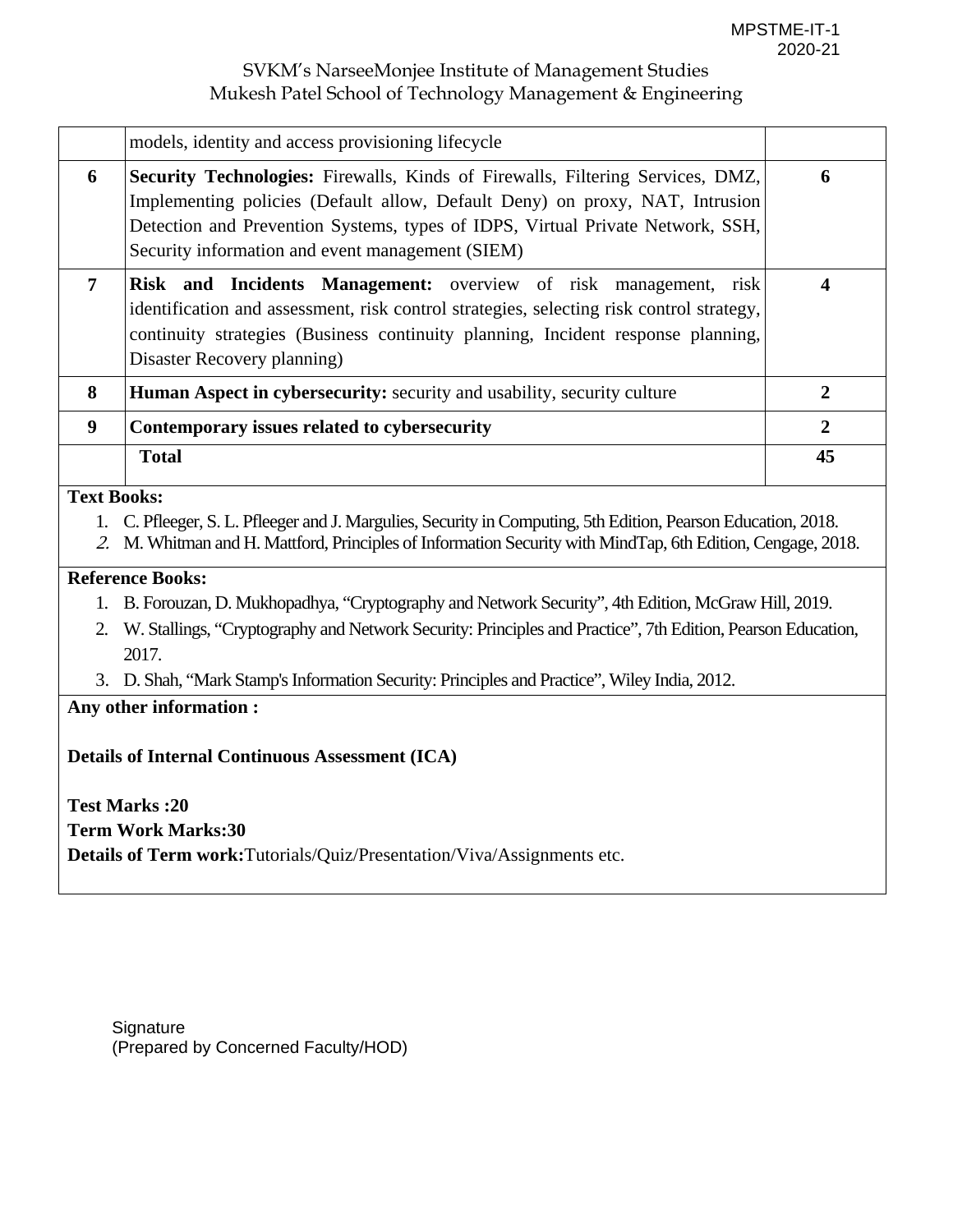| Program: B. Tech. (Information Technology)                                                                                                                                                                                                                                                                                                                                                                                                                                                                                                                                                                                                                                                                                                                                                                                                                                                                                                      |                                                                                                                                                                          |                                       |                |                                                                                                                                               | Semester: VI<br>AY 2020-21 |                                                                           |  |
|-------------------------------------------------------------------------------------------------------------------------------------------------------------------------------------------------------------------------------------------------------------------------------------------------------------------------------------------------------------------------------------------------------------------------------------------------------------------------------------------------------------------------------------------------------------------------------------------------------------------------------------------------------------------------------------------------------------------------------------------------------------------------------------------------------------------------------------------------------------------------------------------------------------------------------------------------|--------------------------------------------------------------------------------------------------------------------------------------------------------------------------|---------------------------------------|----------------|-----------------------------------------------------------------------------------------------------------------------------------------------|----------------------------|---------------------------------------------------------------------------|--|
|                                                                                                                                                                                                                                                                                                                                                                                                                                                                                                                                                                                                                                                                                                                                                                                                                                                                                                                                                 | Course/Module: Cloud Computing                                                                                                                                           |                                       |                |                                                                                                                                               | Module Code:BTIT06011      |                                                                           |  |
|                                                                                                                                                                                                                                                                                                                                                                                                                                                                                                                                                                                                                                                                                                                                                                                                                                                                                                                                                 |                                                                                                                                                                          | <b>Teaching Scheme</b>                |                |                                                                                                                                               | <b>Evaluation Scheme</b>   |                                                                           |  |
| Lecture<br>(Hours<br>per week)                                                                                                                                                                                                                                                                                                                                                                                                                                                                                                                                                                                                                                                                                                                                                                                                                                                                                                                  | Practical<br>(Hours<br>per week)                                                                                                                                         | Tutorial<br>(Hours per<br>week)       | Credit         | <b>Internal Continuous</b><br><b>Assessment (ICA)</b><br>$(Marks - 50)$                                                                       |                            | <b>Term End Examinations</b><br>(TEE)<br>(Marks-100<br>in Question Paper) |  |
| $\overline{3}$                                                                                                                                                                                                                                                                                                                                                                                                                                                                                                                                                                                                                                                                                                                                                                                                                                                                                                                                  | $\overline{2}$                                                                                                                                                           | $\theta$                              | $\overline{4}$ | Marks Scaled to 50                                                                                                                            |                            | Marks Scaled to 50                                                        |  |
|                                                                                                                                                                                                                                                                                                                                                                                                                                                                                                                                                                                                                                                                                                                                                                                                                                                                                                                                                 |                                                                                                                                                                          | Prerequisite: Computer Networks       |                |                                                                                                                                               |                            |                                                                           |  |
| <b>Objectives:</b><br>The course is designed to enable students to understand state-of-the-art cloud computing technologies and<br>applications. This course covers basic models, architecture, virtualisation. It also delves into concepts,<br>processes and best practices needed to secure cloud information. It emphasises on business models, risk<br>management and service management aspects of cloud.<br><b>Outcomes:</b><br>After completion of this course, students would be able to<br>5. Assess the need for migrating to cloud based on importance and benefits of cloud computing<br>6. Classify the layers of cloud reference model based on their significance<br>7. Evaluating existing infrastructure and identify components, interface and protocols for cloud<br>transformation.<br>8. Compare the business continuity options, address security concerns and the service management<br>activities in cloud environment |                                                                                                                                                                          |                                       |                |                                                                                                                                               |                            |                                                                           |  |
| <b>Week</b>                                                                                                                                                                                                                                                                                                                                                                                                                                                                                                                                                                                                                                                                                                                                                                                                                                                                                                                                     | Description                                                                                                                                                              | Detailed Syllabus: (per session plan) |                |                                                                                                                                               |                            | Duration                                                                  |  |
| $\mathbf{1}$                                                                                                                                                                                                                                                                                                                                                                                                                                                                                                                                                                                                                                                                                                                                                                                                                                                                                                                                    |                                                                                                                                                                          |                                       |                | Introduction: Essential Characteristics of Cloud, Benefits of Cloud, Applications of                                                          |                            | 3                                                                         |  |
|                                                                                                                                                                                                                                                                                                                                                                                                                                                                                                                                                                                                                                                                                                                                                                                                                                                                                                                                                 | Models                                                                                                                                                                   |                                       |                | Cloud, Cloud Service Models and Cloud Service Brokerage, Cloud Deployment                                                                     |                            |                                                                           |  |
| $\overline{2}$                                                                                                                                                                                                                                                                                                                                                                                                                                                                                                                                                                                                                                                                                                                                                                                                                                                                                                                                  | $\overline{\mathbf{3}}$<br>Reference Model: Cloud Reference model, Considerations for building cloud<br>infrastructure – Strategic impact, Risk impact, Financial impact |                                       |                |                                                                                                                                               |                            |                                                                           |  |
| 3                                                                                                                                                                                                                                                                                                                                                                                                                                                                                                                                                                                                                                                                                                                                                                                                                                                                                                                                               | $\mathbf{3}$<br>Infrastructure as a Service: Compute System, Storage System architecture,<br>Network connectivity                                                        |                                       |                |                                                                                                                                               |                            |                                                                           |  |
| $\bf{4}$                                                                                                                                                                                                                                                                                                                                                                                                                                                                                                                                                                                                                                                                                                                                                                                                                                                                                                                                        | Platform as a Service: Web Application Frameworks, Web Hosting Services,<br>Google App Engine, Microsoft Windows Azure, Force.com                                        |                                       |                |                                                                                                                                               |                            |                                                                           |  |
| 5                                                                                                                                                                                                                                                                                                                                                                                                                                                                                                                                                                                                                                                                                                                                                                                                                                                                                                                                               |                                                                                                                                                                          |                                       |                | Software as a Service: Customer Relationship Management, Human Resources<br>Financial, Collaboration, Backup and Recovery, Industry Solutions |                            | $\overline{3}$                                                            |  |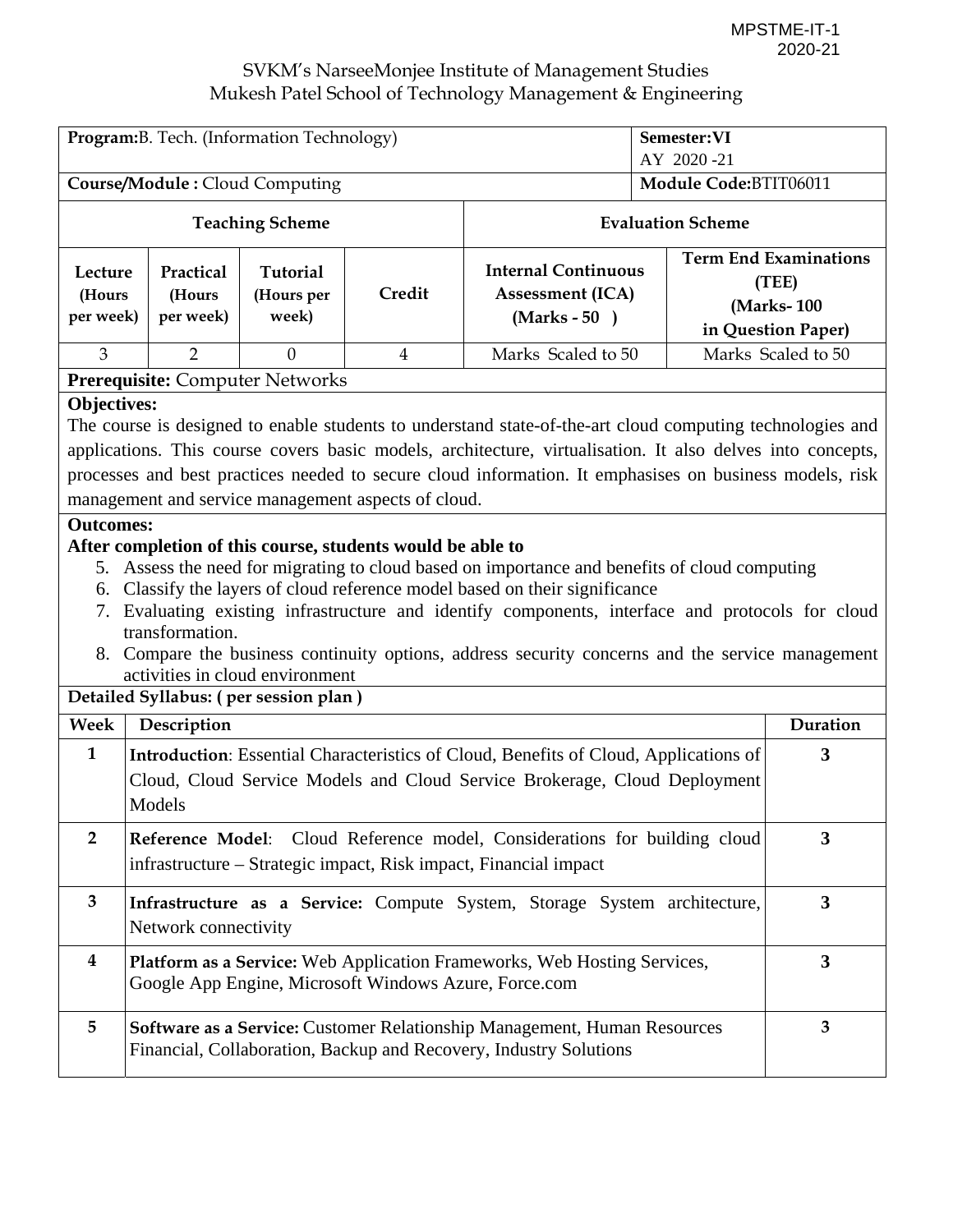| 6              | Virtual Layer: Functions of virtual layer, Types of Virtualisation, Virtualisation<br>Software, Resource pool, Virtual resources.                                                                                                                          | $\overline{\mathbf{3}}$ |  |  |  |  |
|----------------|------------------------------------------------------------------------------------------------------------------------------------------------------------------------------------------------------------------------------------------------------------|-------------------------|--|--|--|--|
| $\overline{7}$ | Control Layer: Functions of control layer, Control software, Software defined<br>approach, Resource optimization                                                                                                                                           | 3                       |  |  |  |  |
| 8              | <b>Security layer:</b> Threats, Security mechanisms, Infrastructure Security: The Network<br>Level, The Host Level, The Application Level, Data Security and Storage, Aspects<br>of Data Security, Data Security Mitigation Provider Data and Its Security |                         |  |  |  |  |
| 9              | Identity and Access Management (IAM): Trust boundaries and IAM, IAM<br>Challenges, IAM standards and protocols for cloud services, IAM practices in<br>cloud, Cloud Authorization Management.                                                              |                         |  |  |  |  |
| 10             | Audit and Compliance: Internal Policy Compliance, Governance, Risk and<br>Compliance (GRC), External Compliance, Cloud Security Alliance, Cloud Audit,<br>Security as a Service.                                                                           |                         |  |  |  |  |
| 11             | Business Continuity: Business process models and business continuity, Service<br>availability, Fault Tolerance mechanisms                                                                                                                                  |                         |  |  |  |  |
| 12             | Cloud Backup and Replication: Backup and Replication in Cloud, Cloud<br><b>Application Resiliency</b>                                                                                                                                                      |                         |  |  |  |  |
| 13             | Service and Orchestration Layer: Functions of service layer, Cloud portal, Cloud<br>interface standards, Protocols for accessing cloud services.                                                                                                           | $\overline{3}$          |  |  |  |  |
| 14             | Service and Orchestration Layer: Service Orchestration, Cloud Service Lifecycle                                                                                                                                                                            |                         |  |  |  |  |
| 15             | Portfolio<br><b>Service</b><br>Management:Service<br>Management,<br>Service<br>operation<br>Management                                                                                                                                                     | 3 <sup>1</sup>          |  |  |  |  |
|                | <b>Total</b>                                                                                                                                                                                                                                               | 45                      |  |  |  |  |

**Text Books:** 

- 3. John Rhoton, "Cloud Computing Explained: Implementation Handbook for Enterprises", Recursive Limited, 2013 Edition.
- 4. Tim Mather, "Cloud Security and Privacy: An Enterprise Perspective on Risks and Compliance (Theory in Practice)", 1st edition, O'Reilly Media, 1st October 2011.

### **Reference Books:**

- 4. Rajkumar Buyya, James Broberg, Andrzej Goscinski, "Cloud Computing: Principles and Paradigms", Wiley India, 2013.
- 5. Barry Sosinsky, "Cloud Computing Bible", Wiley India, 2011.
- 6. A.Srinivasan, J. Suresh, "Cloud Computing A Practical approach for learning and implementation",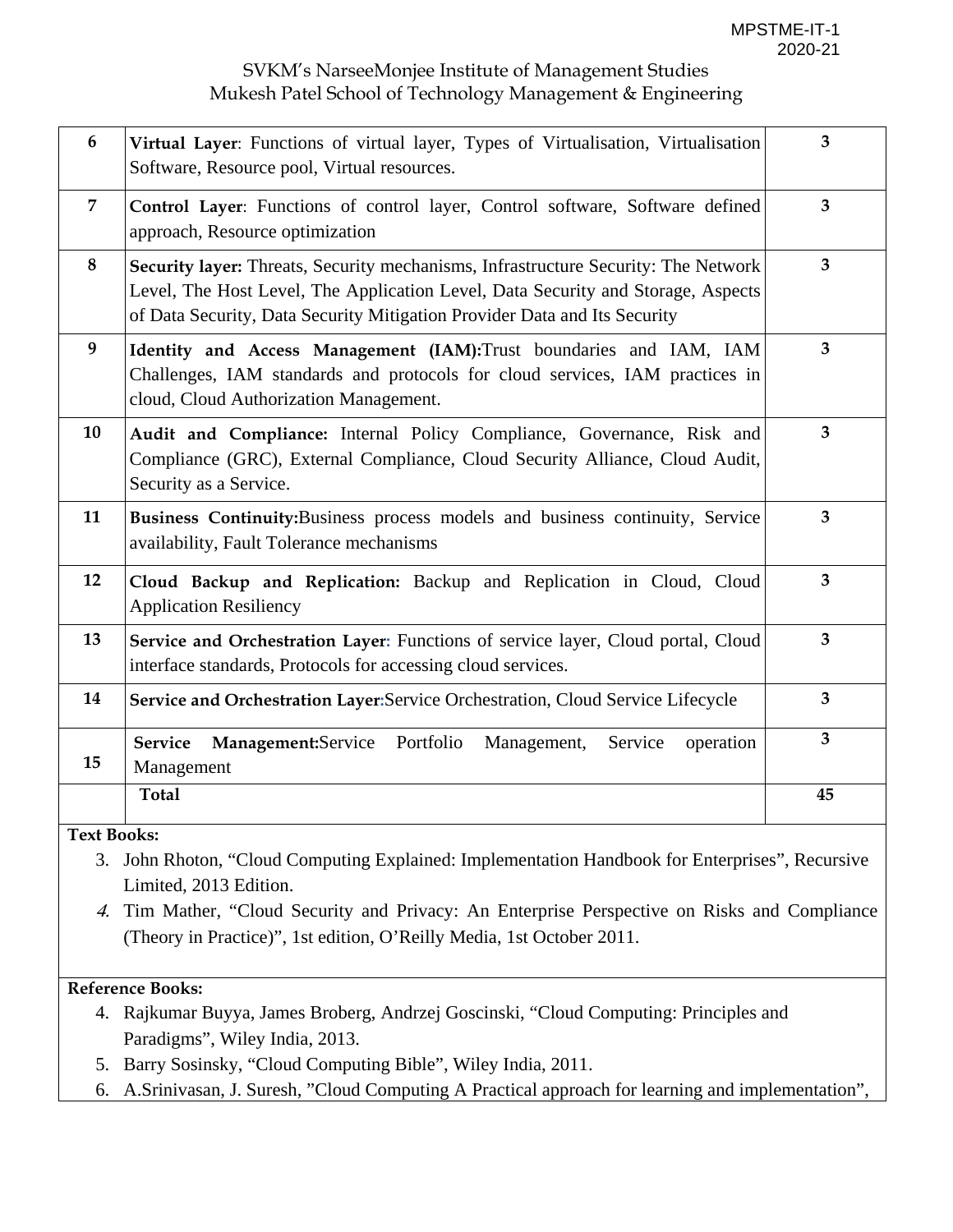- Pearson India, Jan 2014
- 7. Anthony T. Velte, "Cloud Computing: A Practical Approach", McGraw Hill, July 2017
- 8. Gautam Shroff, "Enterprise Cloud Computing", Cambridge University Press, 2010.

## **Any other information:**

**Details of Internal Continuous Assessment (ICA)** 

**Test Marks :20 Term Work Marks: 30 Details of Term work : Tutorials/Quiz/Presentation/Viva**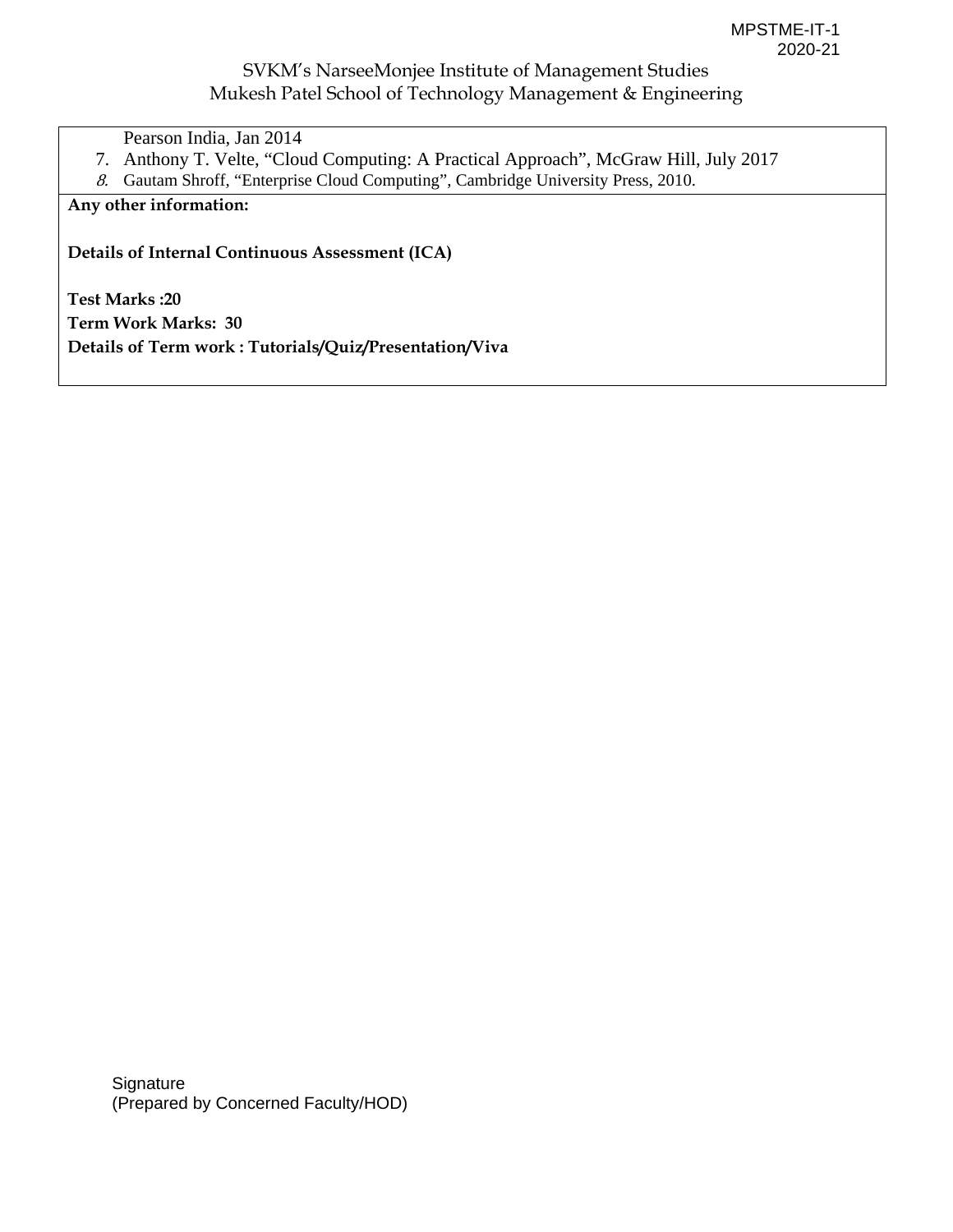| Program: B.Tech. (Information Technology)                                                                                                                                                                                                                                                                                                                                                                                                                                                                                                                                                                                                                                                                                                                                                                                                                                                                                                                                             |                                                                                                                                                         |                                               |                |                                                                                                                                                         | Semester:VI              |                                                                                  |  |
|---------------------------------------------------------------------------------------------------------------------------------------------------------------------------------------------------------------------------------------------------------------------------------------------------------------------------------------------------------------------------------------------------------------------------------------------------------------------------------------------------------------------------------------------------------------------------------------------------------------------------------------------------------------------------------------------------------------------------------------------------------------------------------------------------------------------------------------------------------------------------------------------------------------------------------------------------------------------------------------|---------------------------------------------------------------------------------------------------------------------------------------------------------|-----------------------------------------------|----------------|---------------------------------------------------------------------------------------------------------------------------------------------------------|--------------------------|----------------------------------------------------------------------------------|--|
|                                                                                                                                                                                                                                                                                                                                                                                                                                                                                                                                                                                                                                                                                                                                                                                                                                                                                                                                                                                       |                                                                                                                                                         |                                               |                | AY 2020-21                                                                                                                                              |                          |                                                                                  |  |
| <b>Course/Module:</b> Mobile Application Development                                                                                                                                                                                                                                                                                                                                                                                                                                                                                                                                                                                                                                                                                                                                                                                                                                                                                                                                  |                                                                                                                                                         |                                               |                | Module Code:BTIT06012                                                                                                                                   |                          |                                                                                  |  |
|                                                                                                                                                                                                                                                                                                                                                                                                                                                                                                                                                                                                                                                                                                                                                                                                                                                                                                                                                                                       |                                                                                                                                                         | <b>Teaching Scheme</b>                        |                |                                                                                                                                                         | <b>Evaluation Scheme</b> |                                                                                  |  |
| Lecture<br>(Hours<br>per<br>week)                                                                                                                                                                                                                                                                                                                                                                                                                                                                                                                                                                                                                                                                                                                                                                                                                                                                                                                                                     | <b>Practical</b><br>(Hours<br>per<br>week)                                                                                                              | <b>Tutorial</b><br>(Hours per<br>week)        | <b>Credit</b>  | <b>Internal Continuous</b><br><b>Assessment (ICA)</b><br>$(Marks - 50)$                                                                                 |                          | <b>Term End</b><br><b>Examinations (TEE)</b><br>(Marks-100<br>in Question Paper) |  |
| $\Omega$                                                                                                                                                                                                                                                                                                                                                                                                                                                                                                                                                                                                                                                                                                                                                                                                                                                                                                                                                                              | 4                                                                                                                                                       | $\theta$                                      | $\overline{2}$ | 50                                                                                                                                                      |                          |                                                                                  |  |
|                                                                                                                                                                                                                                                                                                                                                                                                                                                                                                                                                                                                                                                                                                                                                                                                                                                                                                                                                                                       |                                                                                                                                                         | Prerequisite: Programming for Problem Solving |                |                                                                                                                                                         |                          |                                                                                  |  |
| <b>Objectives:</b><br>To understand Mobile Application Development as a process by which application software would be<br>developed for low-power handheld devices, such as mobile devices.<br>The course would focus more on lab work to teach mobile application development through "Eclipse"<br>$\bullet$<br>integrated development environment (IDE) with J2SE, Java Standard Edition, and the Android<br>Development Kit (ADK)".<br><b>Outcomes:</b><br>After completion of this course, students would be able to<br>Demonstrate the capability to use a range of software tools in support of the development of a software<br>1.<br>application.<br>2. Apply Application Design for a given scenario with graphical user interface concepts.<br>3. Understand the code necessary to create several simple applications to demonstrate capabilities on<br>emulator/hand-held device.<br>4. Design applications with ability to connect to backend database or external files. |                                                                                                                                                         |                                               |                |                                                                                                                                                         |                          |                                                                                  |  |
|                                                                                                                                                                                                                                                                                                                                                                                                                                                                                                                                                                                                                                                                                                                                                                                                                                                                                                                                                                                       |                                                                                                                                                         | Detailed Syllabus: (per session plan)         |                |                                                                                                                                                         |                          |                                                                                  |  |
| Week                                                                                                                                                                                                                                                                                                                                                                                                                                                                                                                                                                                                                                                                                                                                                                                                                                                                                                                                                                                  | <b>Description</b>                                                                                                                                      |                                               |                |                                                                                                                                                         |                          | <b>Duration</b>                                                                  |  |
| $\mathbf{1}$                                                                                                                                                                                                                                                                                                                                                                                                                                                                                                                                                                                                                                                                                                                                                                                                                                                                                                                                                                          |                                                                                                                                                         |                                               |                | Configuration of Development Platform. Starting an Android Application project:<br>Installing Eclipse and Java, Installing the Android Development Kit. |                          | 1                                                                                |  |
| $\boldsymbol{2}$                                                                                                                                                                                                                                                                                                                                                                                                                                                                                                                                                                                                                                                                                                                                                                                                                                                                                                                                                                      | Application Design: Screen Layout, Simple Controls, Creating and Configuring an<br>$\overline{2}$<br>Android Emulator, Communicating with the Emulator. |                                               |                |                                                                                                                                                         |                          |                                                                                  |  |
| $\mathbf{3}$                                                                                                                                                                                                                                                                                                                                                                                                                                                                                                                                                                                                                                                                                                                                                                                                                                                                                                                                                                          |                                                                                                                                                         |                                               |                | Controls and the User Interface: Check Boxes, Radio Buttons, Spinner, DatePicker.                                                                       |                          | $\overline{2}$                                                                   |  |
| $\overline{\mathbf{4}}$                                                                                                                                                                                                                                                                                                                                                                                                                                                                                                                                                                                                                                                                                                                                                                                                                                                                                                                                                               |                                                                                                                                                         |                                               |                | Basic Graphics by Extending the View Class: Touch Listener, Graphics.                                                                                   |                          | $\overline{2}$                                                                   |  |
| 5                                                                                                                                                                                                                                                                                                                                                                                                                                                                                                                                                                                                                                                                                                                                                                                                                                                                                                                                                                                     |                                                                                                                                                         | Find a Location with Google Maps              |                |                                                                                                                                                         |                          | $\mathbf{1}$                                                                     |  |
| 6                                                                                                                                                                                                                                                                                                                                                                                                                                                                                                                                                                                                                                                                                                                                                                                                                                                                                                                                                                                     | Multiscreen Applications: Stretching the Screen, Pop-up Dialog Boxes and<br>Toasts, Menus.                                                              |                                               |                |                                                                                                                                                         |                          | $\overline{2}$                                                                   |  |
| 7                                                                                                                                                                                                                                                                                                                                                                                                                                                                                                                                                                                                                                                                                                                                                                                                                                                                                                                                                                                     | Device.                                                                                                                                                 |                                               |                | Working with Images: Displaying Images, Using Images stored on the Android                                                                              |                          | $\overline{2}$                                                                   |  |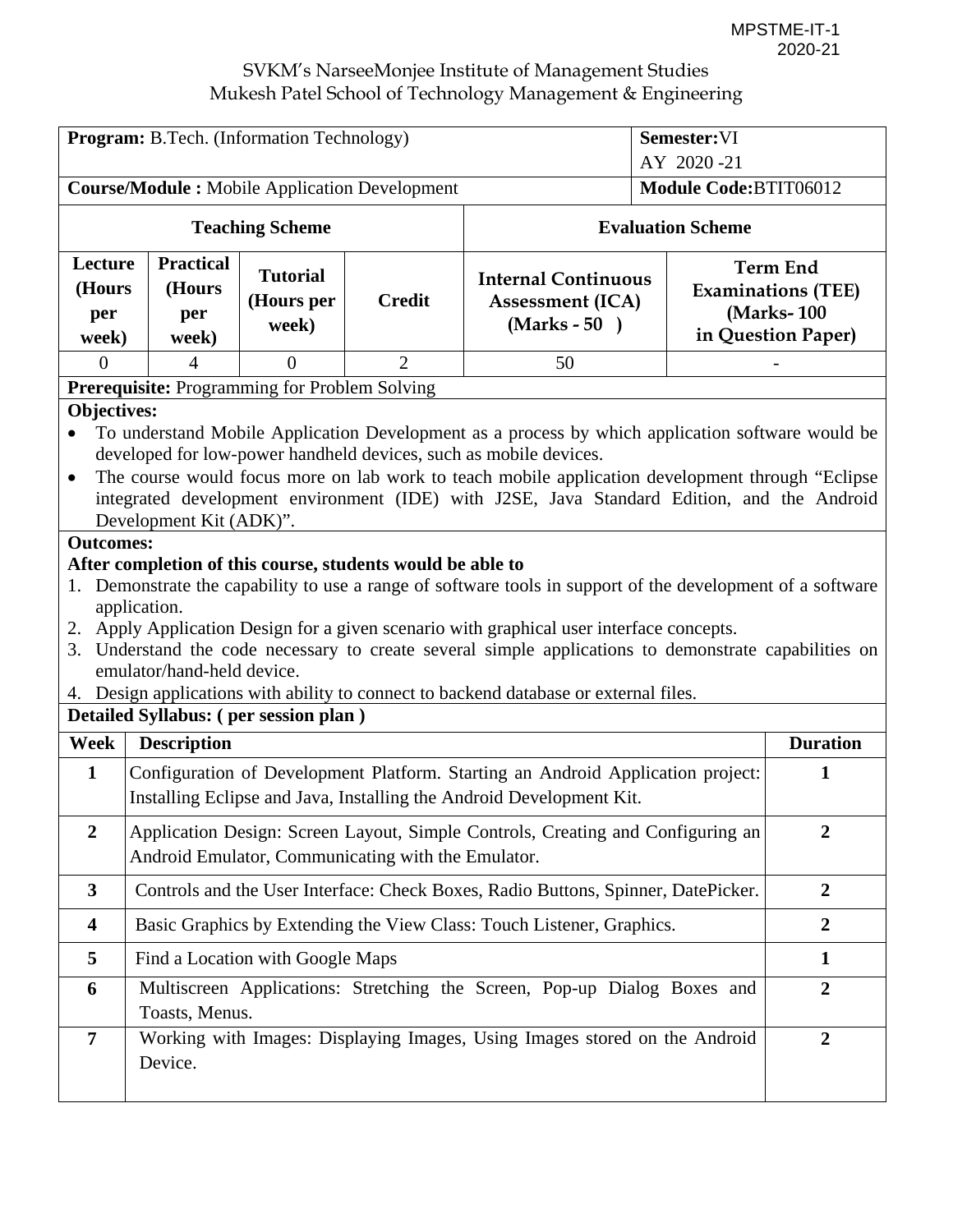| 8 | Text Files, Data Tables, and XML: Working Text files, Data Tables using SQLite,<br>XML for Data Exchange. |  |
|---|-----------------------------------------------------------------------------------------------------------|--|
|   | Client-Server Applications and Publishing your Application                                                |  |
|   | Total                                                                                                     |  |

#### **Text Books:**

5. "Android Application Development for Java Programmers", James C. Sheusi, Cengage Learning, 2013.

### **Reference Books:**

9. "Head First Android Development", Jonathan Simon, O'Reilly Media, 2012.

## **Any other information :**

### **Details of Internal Continuous Assessment (ICA)**

**Test Marks : 20 Term Work Marks : 30 Details of Term work : Tutorials/Quiz/Presentation/Viva/Project** 

**Signature** (Prepared by Concerned Faculty/HOD)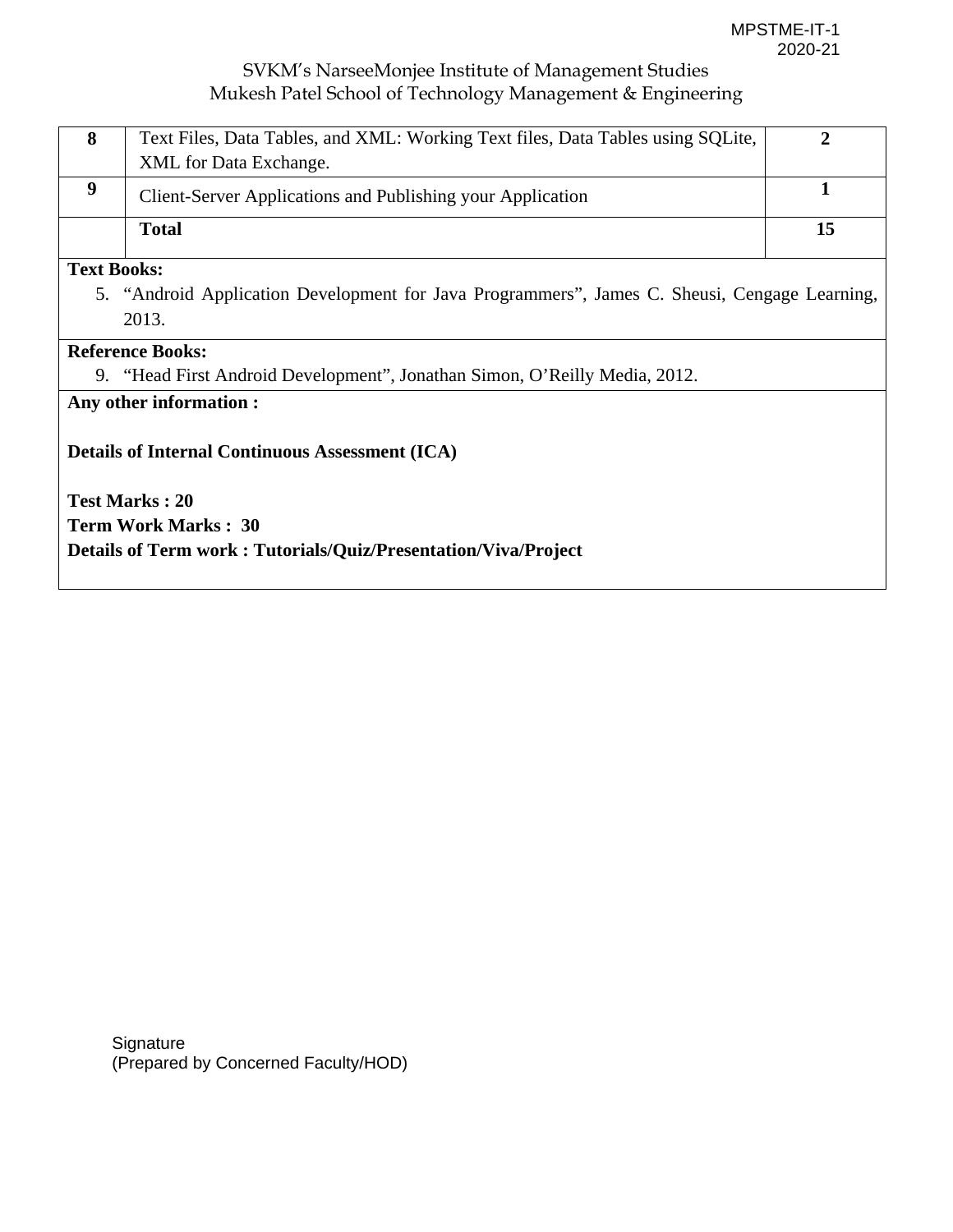| Semester:VI<br><b>Program:</b> B. Tech. (Information Technology)                                                                                                                                                                                                                                                                                                                                                                                                                                                                                                                                                                   |                                                                                                                                                                                                                                                                                                                                                                                                                                          |                                        |                |                                                                         |                          |                                                                           |
|------------------------------------------------------------------------------------------------------------------------------------------------------------------------------------------------------------------------------------------------------------------------------------------------------------------------------------------------------------------------------------------------------------------------------------------------------------------------------------------------------------------------------------------------------------------------------------------------------------------------------------|------------------------------------------------------------------------------------------------------------------------------------------------------------------------------------------------------------------------------------------------------------------------------------------------------------------------------------------------------------------------------------------------------------------------------------------|----------------------------------------|----------------|-------------------------------------------------------------------------|--------------------------|---------------------------------------------------------------------------|
| AY 2020 - 21                                                                                                                                                                                                                                                                                                                                                                                                                                                                                                                                                                                                                       |                                                                                                                                                                                                                                                                                                                                                                                                                                          |                                        |                |                                                                         |                          |                                                                           |
| <b>Course/Module:</b> Ethics for IT Users &IT Organizations                                                                                                                                                                                                                                                                                                                                                                                                                                                                                                                                                                        |                                                                                                                                                                                                                                                                                                                                                                                                                                          |                                        |                |                                                                         | Module Code:BTIT06018    |                                                                           |
|                                                                                                                                                                                                                                                                                                                                                                                                                                                                                                                                                                                                                                    |                                                                                                                                                                                                                                                                                                                                                                                                                                          | <b>Teaching Scheme</b>                 |                |                                                                         | <b>Evaluation Scheme</b> |                                                                           |
| Lecture<br>(Hours<br>per<br>week)                                                                                                                                                                                                                                                                                                                                                                                                                                                                                                                                                                                                  | <b>Practical</b><br>(Hours<br>per<br>week)                                                                                                                                                                                                                                                                                                                                                                                               | <b>Tutorial</b><br>(Hours per<br>week) | <b>Credit</b>  | <b>Internal Continuous</b><br><b>Assessment (ICA)</b><br>$(Marks - 50)$ |                          | <b>Term End Examinations</b><br>(TEE)<br>(Marks-100<br>in Question Paper) |
| $\Omega$                                                                                                                                                                                                                                                                                                                                                                                                                                                                                                                                                                                                                           | $\Omega$                                                                                                                                                                                                                                                                                                                                                                                                                                 | $\overline{2}$                         | $\overline{2}$ | Marks Scaled to 50                                                      |                          |                                                                           |
|                                                                                                                                                                                                                                                                                                                                                                                                                                                                                                                                                                                                                                    | Prerequisite: NIL                                                                                                                                                                                                                                                                                                                                                                                                                        |                                        |                |                                                                         |                          |                                                                           |
| <b>Objectives:</b><br>This course gives an introduction to Ethics in Information Technology. It covers ethics related to IT users<br>and ethics applicable in an IT organization's context.<br><b>Outcomes:</b><br>After completion of this course, students would be able to<br>1. Describe various approaches to ethical decision making<br>2. Understand ethical issues that arise at workplace and illustrate the key ethical issues of an IT<br>organization<br>3. Understand copyrights, patents and laws needed in IT organizations<br>4. Highlight the ethical concerns w.r.t online communities and emerging technologies |                                                                                                                                                                                                                                                                                                                                                                                                                                          |                                        |                |                                                                         |                          |                                                                           |
|                                                                                                                                                                                                                                                                                                                                                                                                                                                                                                                                                                                                                                    | <b>Detailed Syllabus:</b>                                                                                                                                                                                                                                                                                                                                                                                                                |                                        |                |                                                                         |                          |                                                                           |
| Unit                                                                                                                                                                                                                                                                                                                                                                                                                                                                                                                                                                                                                               | <b>Description</b>                                                                                                                                                                                                                                                                                                                                                                                                                       |                                        |                |                                                                         |                          | <b>Duration</b>                                                           |
| 1.                                                                                                                                                                                                                                                                                                                                                                                                                                                                                                                                                                                                                                 | An Overview of Ethics: Brief introduction to ethical theories – consequence based,<br>duty based. Definition of ethics, the importance of integrity, the difference between<br>morals, ethics and laws, ethics in the business world: forecasting business ethics,<br>6<br>improving corporate ethics, creating an ethical work environment (prevention of<br>sexual harassment act), decision making, ethics in information technology. |                                        |                |                                                                         |                          |                                                                           |
| 2.                                                                                                                                                                                                                                                                                                                                                                                                                                                                                                                                                                                                                                 | Ethics for IT Workers and IT Users: IT professionals: professional business<br>industry, managing professional relationships, professional code of ethics,<br>professional organizations, certification, government licensing, IT professional<br>malpractice. IT users: common ethical issues, ethical practice of IT users.                                                                                                            |                                        |                |                                                                         |                          |                                                                           |
| 3.                                                                                                                                                                                                                                                                                                                                                                                                                                                                                                                                                                                                                                 | Intellectual Property: Intellectual property, copyrights, patents, trade secrets and its<br>laws, employees and trade secret, key intellectual property issues, plagiarism, reverse<br>engineering, open source code, competitive intelligence, trademark infringement, cyber-<br>squatting.                                                                                                                                             |                                        |                |                                                                         |                          |                                                                           |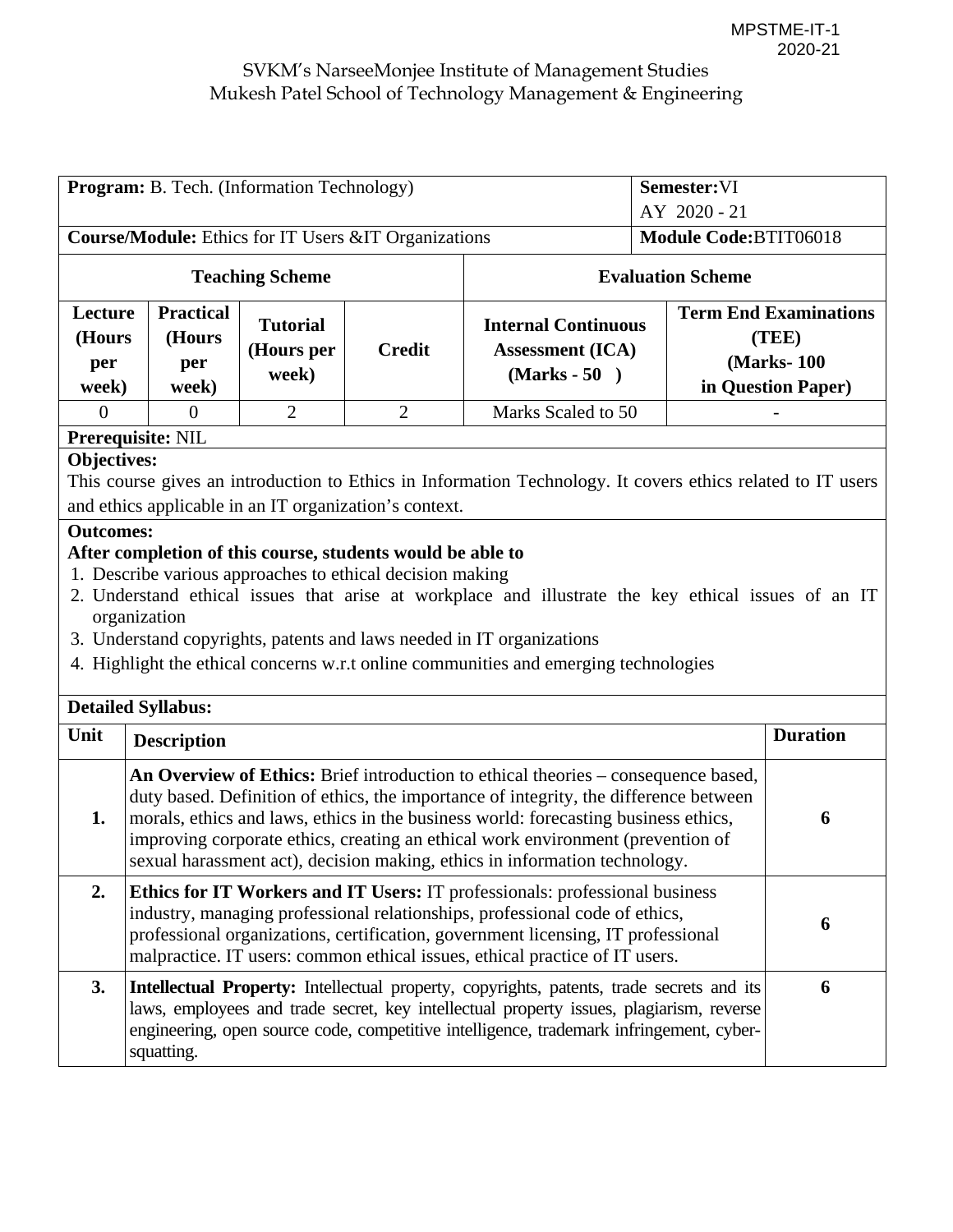| 4.                                                             | <b>Ethics of IT Organization:</b> Key ethical issues for organizations, ethics in IT<br>outsourcing, whistle blowing, green computing, ICT industry code of conduct.                                                             | 6  |  |  |  |  |
|----------------------------------------------------------------|----------------------------------------------------------------------------------------------------------------------------------------------------------------------------------------------------------------------------------|----|--|--|--|--|
| 5.                                                             | <b>Ethical</b><br>aspect of Online communities, Emerging and<br><b>Converging</b><br>Technologies: Ethical concerns in online communities, Ubiquitous computing,<br>Intelligent user interfaces and other emerging technologies. | 6  |  |  |  |  |
|                                                                | <b>Total</b>                                                                                                                                                                                                                     | 30 |  |  |  |  |
| <b>Textbooks:</b>                                              |                                                                                                                                                                                                                                  |    |  |  |  |  |
|                                                                | 1. "Ethics in Information Technology", 4th Edition, George Reynolds Strayer University, 2012.                                                                                                                                    |    |  |  |  |  |
|                                                                | 2. "Ethics and Technology: Controversies, Questions, and Strategies for Ethical Computing", 3rd                                                                                                                                  |    |  |  |  |  |
|                                                                | Edition, Herman T. Tavani, John Wiley & Sons, 2011.                                                                                                                                                                              |    |  |  |  |  |
|                                                                | <b>Reference Books:</b>                                                                                                                                                                                                          |    |  |  |  |  |
| 1. "Ethics in IT outsourcing", Gold T. Taylor & Francis, 2012. |                                                                                                                                                                                                                                  |    |  |  |  |  |
|                                                                | "Contemporary Issues in Ethics and Information Technology", Robert A. Schultz, Idea Group Inc<br>2.<br>(IGI), 2006.                                                                                                              |    |  |  |  |  |
|                                                                | Any other information:                                                                                                                                                                                                           |    |  |  |  |  |
|                                                                | <b>Details of Internal Continuous Assessment (ICA)</b><br><b>Test Marks:30</b><br><b>Term Work Marks: 20</b><br><b>Details of Term work: Quiz/Presentation/Discussion</b>                                                        |    |  |  |  |  |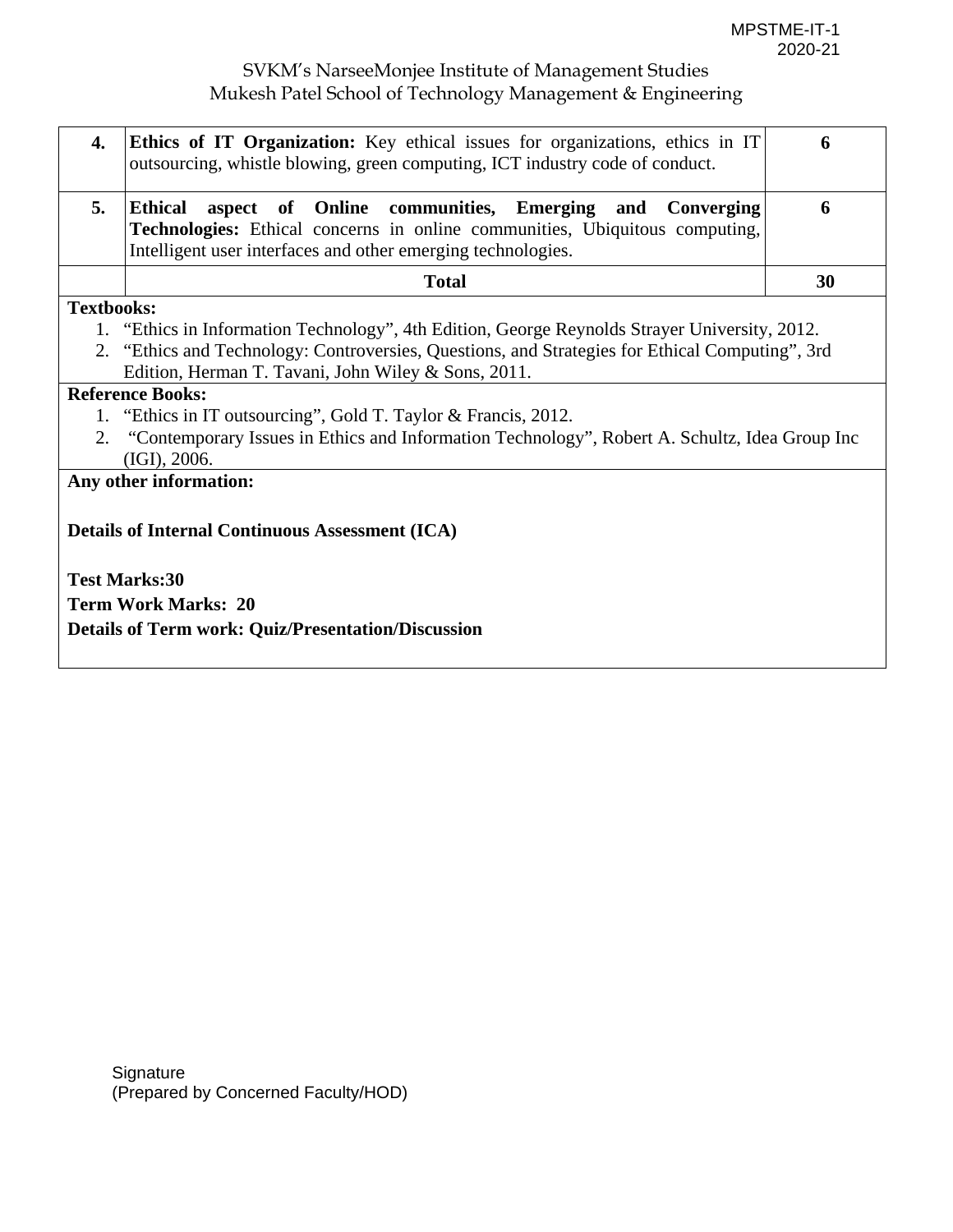| Program: B. Tech. (Information Technology)                                                                            |                                                                                                                               |                                        |                                                              |                                                                                           | Semester: VI |                       |                                                                            |
|-----------------------------------------------------------------------------------------------------------------------|-------------------------------------------------------------------------------------------------------------------------------|----------------------------------------|--------------------------------------------------------------|-------------------------------------------------------------------------------------------|--------------|-----------------------|----------------------------------------------------------------------------|
|                                                                                                                       |                                                                                                                               | AY 2020 - 21                           |                                                              |                                                                                           |              |                       |                                                                            |
| <b>Course/Module: Research Methodology</b>                                                                            |                                                                                                                               |                                        |                                                              |                                                                                           |              | Module Code:BTIT06019 |                                                                            |
|                                                                                                                       | <b>Teaching Scheme</b>                                                                                                        |                                        |                                                              | <b>Evaluation Scheme</b>                                                                  |              |                       |                                                                            |
| Lecture<br>(Hours<br>per<br>week)                                                                                     | <b>Practical</b><br>(Hours<br>per<br>week)                                                                                    | <b>Tutorial</b><br>(Hours per<br>week) | <b>Credit</b>                                                | <b>Internal Continuous</b><br><b>Assessment</b> (ICA)<br>$(Marks - 50)$                   |              |                       | <b>Term End Examinations</b><br>(TEE)<br>(Marks-100)<br>in Question Paper) |
| $\Omega$                                                                                                              | $\overline{2}$                                                                                                                | $\overline{0}$                         | 1                                                            | Marks Scaled to 50                                                                        |              |                       |                                                                            |
|                                                                                                                       | Prerequisite: --                                                                                                              |                                        |                                                              |                                                                                           |              |                       |                                                                            |
| Objectives:<br>The aim of this course is to introduce students to the approach to do research in the computing domain |                                                                                                                               |                                        |                                                              |                                                                                           |              |                       |                                                                            |
| <b>Outcomes:</b>                                                                                                      |                                                                                                                               |                                        |                                                              |                                                                                           |              |                       |                                                                            |
|                                                                                                                       |                                                                                                                               |                                        | After completion of this course, students would be able to   |                                                                                           |              |                       |                                                                            |
|                                                                                                                       |                                                                                                                               |                                        | 9. Produce a review report related to the research conducted |                                                                                           |              |                       |                                                                            |
|                                                                                                                       |                                                                                                                               |                                        |                                                              | 10. Identify and use print and electronic library resources effectively and appropriately |              |                       |                                                                            |
|                                                                                                                       |                                                                                                                               |                                        |                                                              | 11. Adhere to ethical guidelines for writing reports and collecting information           |              |                       |                                                                            |
|                                                                                                                       |                                                                                                                               |                                        | 12. Create a research proposal based on the review findings  |                                                                                           |              |                       |                                                                            |
|                                                                                                                       | Detailed Syllabus: (per session plan)                                                                                         |                                        |                                                              |                                                                                           |              |                       |                                                                            |
| Week                                                                                                                  | <b>Description</b>                                                                                                            |                                        |                                                              |                                                                                           |              |                       | <b>Duration</b>                                                            |
| $1-3$                                                                                                                 | Identify and use print and electronic library resources effectively and<br>appropriately<br>6<br>Literature search and review |                                        |                                                              |                                                                                           |              |                       |                                                                            |
| $4 - 10$                                                                                                              | Literature search and review<br>Referencing style, plagiarism basics and checks<br>Writing a review report                    |                                        |                                                              |                                                                                           |              | 14                    |                                                                            |
| $11 - 15$                                                                                                             | Writing a review report<br>Drafting a research proposal                                                                       |                                        |                                                              |                                                                                           |              | 10                    |                                                                            |
|                                                                                                                       | <b>Total</b>                                                                                                                  |                                        |                                                              |                                                                                           |              |                       | 30                                                                         |
| <b>Text Books / Reference books: --</b>                                                                               |                                                                                                                               |                                        |                                                              |                                                                                           |              |                       |                                                                            |
| <b>Any other information:</b>                                                                                         |                                                                                                                               |                                        |                                                              |                                                                                           |              |                       |                                                                            |
| <b>Details of Internal Continuous Assessment (ICA)</b>                                                                |                                                                                                                               |                                        |                                                              |                                                                                           |              |                       |                                                                            |
|                                                                                                                       |                                                                                                                               |                                        |                                                              |                                                                                           |              |                       |                                                                            |
| <b>Test Marks: --</b>                                                                                                 |                                                                                                                               |                                        |                                                              |                                                                                           |              |                       |                                                                            |
|                                                                                                                       | <b>Term Work Marks: 50</b>                                                                                                    |                                        |                                                              |                                                                                           |              |                       |                                                                            |
|                                                                                                                       |                                                                                                                               |                                        |                                                              |                                                                                           |              |                       |                                                                            |
|                                                                                                                       | <b>Details of Term work: Assignment/Presentation/Viva</b>                                                                     |                                        |                                                              |                                                                                           |              |                       |                                                                            |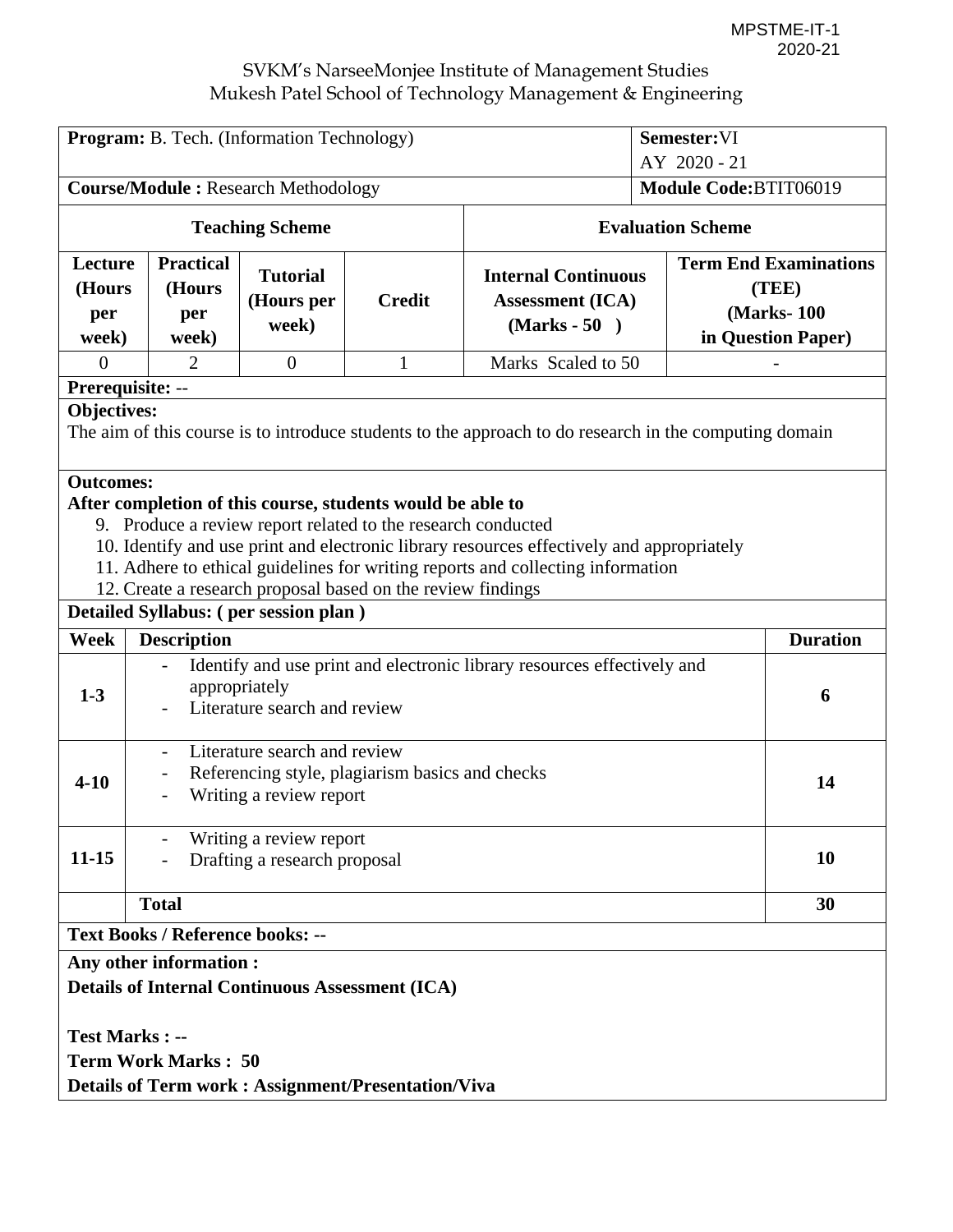| Semester:VI<br><b>Program:</b> B. Tech. (Information Technology) |                                                                         |                  |               |                                                                                              |                              |                 |  |  |
|------------------------------------------------------------------|-------------------------------------------------------------------------|------------------|---------------|----------------------------------------------------------------------------------------------|------------------------------|-----------------|--|--|
|                                                                  |                                                                         |                  |               |                                                                                              | AY 2020 - 21                 |                 |  |  |
|                                                                  | <b>Course: Software Testing</b>                                         |                  |               | <b>Code: BTIT06020</b>                                                                       |                              |                 |  |  |
|                                                                  | <b>Teaching Scheme</b>                                                  |                  |               |                                                                                              | <b>Evaluation Scheme</b>     |                 |  |  |
| Lecture                                                          | <b>Practical</b>                                                        | <b>Tutorial</b>  |               | <b>Internal</b><br><b>Continuous</b>                                                         | <b>Term End Examinations</b> |                 |  |  |
| (Hours                                                           | (Hours per                                                              | (Hours           | <b>Credit</b> | <b>Assessment (ICA)</b>                                                                      | (TEE)<br>(Marks-100)         |                 |  |  |
| per<br>week)                                                     | week)                                                                   | per week)        |               | $(Marks - 50)$                                                                               | in Question Paper)           |                 |  |  |
|                                                                  |                                                                         |                  |               | Scaled to                                                                                    | Scaled to                    |                 |  |  |
| $\overline{2}$                                                   | $\overline{2}$                                                          | $\boldsymbol{0}$ | 3             | 50 marks                                                                                     | 50 marks                     |                 |  |  |
|                                                                  |                                                                         |                  |               | <b>Pre-requisite:</b> Software Engineering , Programming for Problem Solving                 |                              |                 |  |  |
|                                                                  |                                                                         |                  |               |                                                                                              |                              |                 |  |  |
| Objectives:                                                      |                                                                         |                  |               |                                                                                              |                              |                 |  |  |
|                                                                  |                                                                         |                  |               | This is an introductory course on software testing. The objective of this course is to       |                              |                 |  |  |
|                                                                  |                                                                         |                  |               | familiarizewith testing fundamentals andtesting phases. Also, the different software testing |                              |                 |  |  |
|                                                                  | methodologies and toolsare discussed.                                   |                  |               |                                                                                              |                              |                 |  |  |
|                                                                  |                                                                         |                  |               | <b>Outcomes:</b> After successfully completion of this course, students would be able to     |                              |                 |  |  |
|                                                                  |                                                                         |                  |               | 1. Understand software testing process to find software bugs.                                |                              |                 |  |  |
|                                                                  | 2. Analysethe different software testing methodologies.                 |                  |               |                                                                                              |                              |                 |  |  |
|                                                                  |                                                                         |                  |               | 3. Understand the concept of test management and testing tools.                              |                              |                 |  |  |
|                                                                  |                                                                         |                  |               | 4. Apply software testing techniques to various application scenarios                        |                              |                 |  |  |
| <b>Detailed Syllabus:</b>                                        |                                                                         |                  |               |                                                                                              |                              |                 |  |  |
| Unit                                                             | <b>Description</b>                                                      |                  |               |                                                                                              |                              | <b>Duration</b> |  |  |
| $\mathbf{1}$                                                     |                                                                         |                  |               | Fundamentals of Testing: Introduction to Testing, Error, Defect and bug                      |                              | 3               |  |  |
|                                                                  |                                                                         |                  |               | terminology, General Principles of Testing, Psychology of Testing,                           | Test                         |                 |  |  |
|                                                                  | Metrics.                                                                |                  |               |                                                                                              |                              |                 |  |  |
| $\boldsymbol{2}$                                                 |                                                                         |                  |               | Testing Phases: Software Testing Life Cycle, Agile                                           |                              | 4               |  |  |
|                                                                  |                                                                         |                  |               | Methodology and its Impact on testing, Test Levels -                                         |                              |                 |  |  |
|                                                                  |                                                                         |                  |               |                                                                                              |                              |                 |  |  |
|                                                                  |                                                                         |                  |               | Unit, Component, Module, Integration, System,                                                |                              |                 |  |  |
|                                                                  | Acceptance and Generic Testing.                                         |                  |               |                                                                                              |                              |                 |  |  |
|                                                                  |                                                                         |                  |               |                                                                                              |                              |                 |  |  |
| 3                                                                |                                                                         |                  |               | <b>Static Testing:</b> Structured Group Examinations, Static Analysis, Control flow          |                              | 5               |  |  |
|                                                                  | and Data flow, Determining Metrics.                                     |                  |               |                                                                                              |                              |                 |  |  |
|                                                                  |                                                                         |                  |               |                                                                                              |                              |                 |  |  |
| 4                                                                | <b>Dynamic Testing -</b>                                                |                  |               |                                                                                              |                              | $\overline{7}$  |  |  |
|                                                                  | Black Box Testing Techniques - Equivalence Class Partitioning, Boundary |                  |               |                                                                                              |                              |                 |  |  |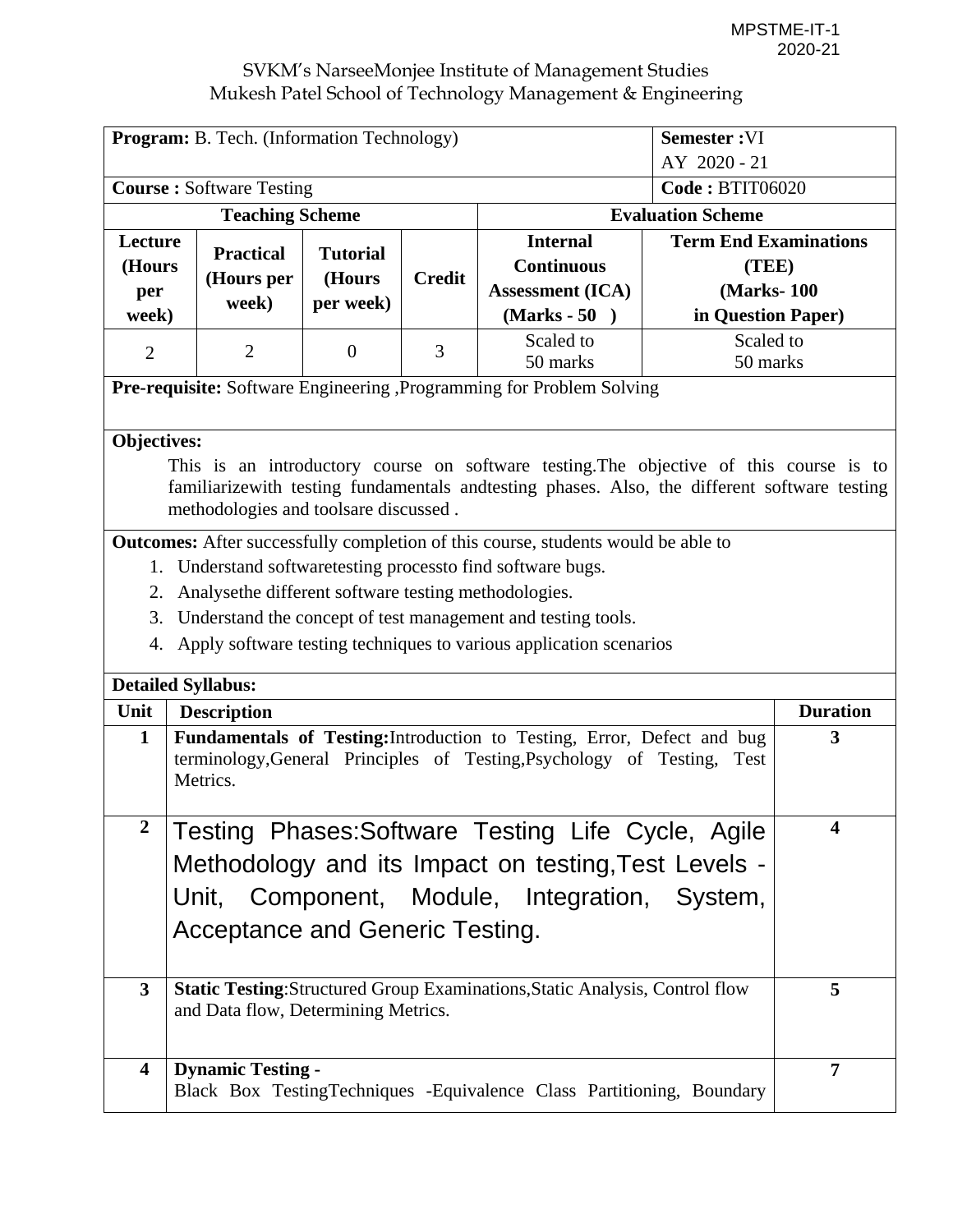|                         | Value Analysis, State Transition Test, Cause Effect Graphing and Decision                     |                |  |  |  |
|-------------------------|-----------------------------------------------------------------------------------------------|----------------|--|--|--|
|                         | Table Technique, Use Case Testing, Functional Testing, Non-functional                         |                |  |  |  |
|                         | testing-performance, load, security testing.                                                  |                |  |  |  |
|                         | White Box Testing Techniques: Statement, Branch, Path Coverage, Test of                       |                |  |  |  |
|                         | conditions.                                                                                   |                |  |  |  |
|                         | Gray Box Testing, Intuitive and Experience Based Testing                                      |                |  |  |  |
| 5                       | <b>TestManagement:</b>                                                                        | 4              |  |  |  |
|                         | Test Organization, Test Planning, Cost and economy Aspects, Test                              |                |  |  |  |
|                         | Strategies, Test Activity and Incident Management, Configuration                              |                |  |  |  |
|                         | Management, Performance and Security Testing                                                  |                |  |  |  |
|                         |                                                                                               |                |  |  |  |
|                         |                                                                                               |                |  |  |  |
| 6                       | Testing Tools: Types of test Tools, Tool Selection Criteria, Cost Effectiveness               | 4              |  |  |  |
|                         | of Tool.                                                                                      |                |  |  |  |
|                         |                                                                                               |                |  |  |  |
| $\overline{7}$          | Testing of Object OrientedSystems- Introduction to OO testing concepts                        | $\overline{3}$ |  |  |  |
|                         | with case study.                                                                              |                |  |  |  |
|                         | <b>Total</b>                                                                                  | 30             |  |  |  |
| <b>Text Books:</b>      |                                                                                               |                |  |  |  |
|                         | 1. Software Testing Foundations, Andreas Spillner, Tilo Linz, Hans Schaefer, Shoff Publishers |                |  |  |  |
|                         | andDistributors, fourth edition, 2014.                                                        |                |  |  |  |
|                         | 2. Software Testing: Principles and Practices by Srinivasan D and Gopalswamy R, Pearson       |                |  |  |  |
|                         | Education.                                                                                    |                |  |  |  |
|                         | <b>Reference Books:</b>                                                                       |                |  |  |  |
|                         | 1. Foundations of Software Testing by Aditya P. Mathur – Pearson Education, 2013.             |                |  |  |  |
| $\mathbf{2}$            | Testing Object Oriented Systems: models, patterns and tools, Robert V Binder, Addison         |                |  |  |  |
|                         | Wesley.                                                                                       |                |  |  |  |
|                         |                                                                                               |                |  |  |  |
| 3 <sub>l</sub>          | The art of software testing by GJ Myers, Wiley Publication, 2011.                             |                |  |  |  |
| $\overline{\mathbf{4}}$ | Software Testing Principles, Techniques and Tools, M.G. Limaye, Tata McGraw-Hill              |                |  |  |  |
|                         | Education, TMH, 2009.                                                                         |                |  |  |  |
|                         | Term Work: As per department and Institute norms for termwork.                                |                |  |  |  |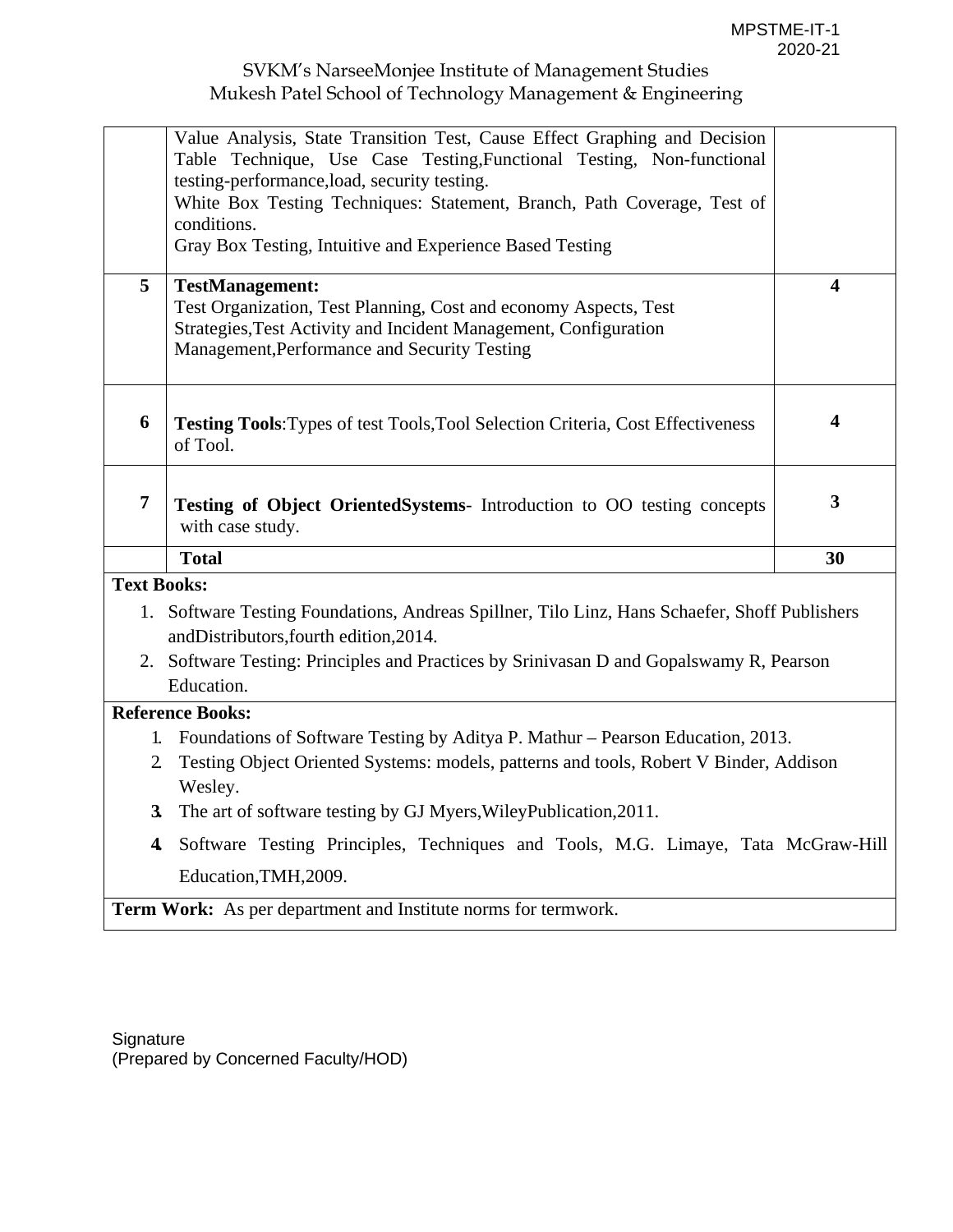| <b>Program:</b> B.Tech. (Information Technology)<br>Semester: VI |                                                                                                                                                                                                                                                                             |                                        |                                                                                                                                                                                                                                         |                                                                                                                                                                    |                          |                                                                            |  |
|------------------------------------------------------------------|-----------------------------------------------------------------------------------------------------------------------------------------------------------------------------------------------------------------------------------------------------------------------------|----------------------------------------|-----------------------------------------------------------------------------------------------------------------------------------------------------------------------------------------------------------------------------------------|--------------------------------------------------------------------------------------------------------------------------------------------------------------------|--------------------------|----------------------------------------------------------------------------|--|
|                                                                  |                                                                                                                                                                                                                                                                             |                                        |                                                                                                                                                                                                                                         |                                                                                                                                                                    | AY 2020-21               |                                                                            |  |
|                                                                  |                                                                                                                                                                                                                                                                             |                                        | <b>Course/Module:</b> Elective-II (Artificial Intelligence and Robotics)                                                                                                                                                                |                                                                                                                                                                    | Module Code:BTIT06013    |                                                                            |  |
|                                                                  |                                                                                                                                                                                                                                                                             | <b>Teaching Scheme</b>                 |                                                                                                                                                                                                                                         |                                                                                                                                                                    | <b>Evaluation Scheme</b> |                                                                            |  |
| Lecture<br>(Hours<br>per<br>week)                                | <b>Practical</b><br>(Hours<br>per<br>week)                                                                                                                                                                                                                                  | <b>Tutorial</b><br>(Hours per<br>week) | <b>Credit</b>                                                                                                                                                                                                                           | <b>Internal Continuous</b><br><b>Assessment (ICA)</b><br>$(Marks - 50)$                                                                                            |                          | <b>Term End Examinations</b><br>(TEE)<br>(Marks-100)<br>in Question Paper) |  |
| $\overline{2}$                                                   | $\overline{2}$                                                                                                                                                                                                                                                              | $\overline{0}$                         | 3                                                                                                                                                                                                                                       | Marks Scaled to 50                                                                                                                                                 |                          | Marks Scaled to 50                                                         |  |
|                                                                  |                                                                                                                                                                                                                                                                             |                                        |                                                                                                                                                                                                                                         | Prerequisite: Engineering Mathematics, Programming in Python, Data Structures                                                                                      |                          |                                                                            |  |
|                                                                  | Objectives:<br>Formulate scientific questions and solve problems with the aid of abstraction and modeling.<br>Understand and implement the game playing strategies $\&$ develop basic AI systems.<br>Impart knowledge about industrial robots for their control and design. |                                        |                                                                                                                                                                                                                                         |                                                                                                                                                                    |                          |                                                                            |  |
| <b>Outcomes:</b>                                                 | of robotic device<br>Detailed Syllabus: (per session plan)                                                                                                                                                                                                                  |                                        | After completion of this course, students would be able to<br>13. Build intelligent agents for search and games<br>14. Solve AI problems through programming with Python<br>15. Perform kinematic and dynamic analyses with simulation. | 16. Design control laws for a robot & Integrate mechanical and electrical hardware for a real prototype                                                            |                          |                                                                            |  |
| Week                                                             | <b>Description</b>                                                                                                                                                                                                                                                          |                                        |                                                                                                                                                                                                                                         |                                                                                                                                                                    |                          | <b>Duration</b>                                                            |  |
| $\mathbf{1}$                                                     | 3<br>Introduction: Concept of AI, history, current status, scope, agents, environments,<br>Problem Formulations, Review of tree and graph structures, State space<br>representation, Search graph and Search tree.                                                          |                                        |                                                                                                                                                                                                                                         |                                                                                                                                                                    |                          |                                                                            |  |
| 2                                                                | Search Algorithms: Random search, Search with closed and open list, Depth first<br>6<br>and Breadth first search, Heuristic search, Best first search, A* algorithm, AND-OR<br>Graphs, AO* algorithm.                                                                       |                                        |                                                                                                                                                                                                                                         |                                                                                                                                                                    |                          |                                                                            |  |
| $\mathbf{3}$                                                     | Domain of a game, different ways to improve search strategies, plausible move<br>generate, static evaluation function, different static evaluation functions, minimax<br>search procedure, and alpha-beta cutoff.                                                           |                                        |                                                                                                                                                                                                                                         |                                                                                                                                                                    |                          | 6                                                                          |  |
| 4                                                                |                                                                                                                                                                                                                                                                             |                                        | of mechanisms and manipulators, Social issues and safety                                                                                                                                                                                | Introduction to Robotics: Types and components of a robot, Classification of<br>robots, closed-loop and open loop control systems., Kinematics systems; Definition |                          | $\mathbf{3}$                                                               |  |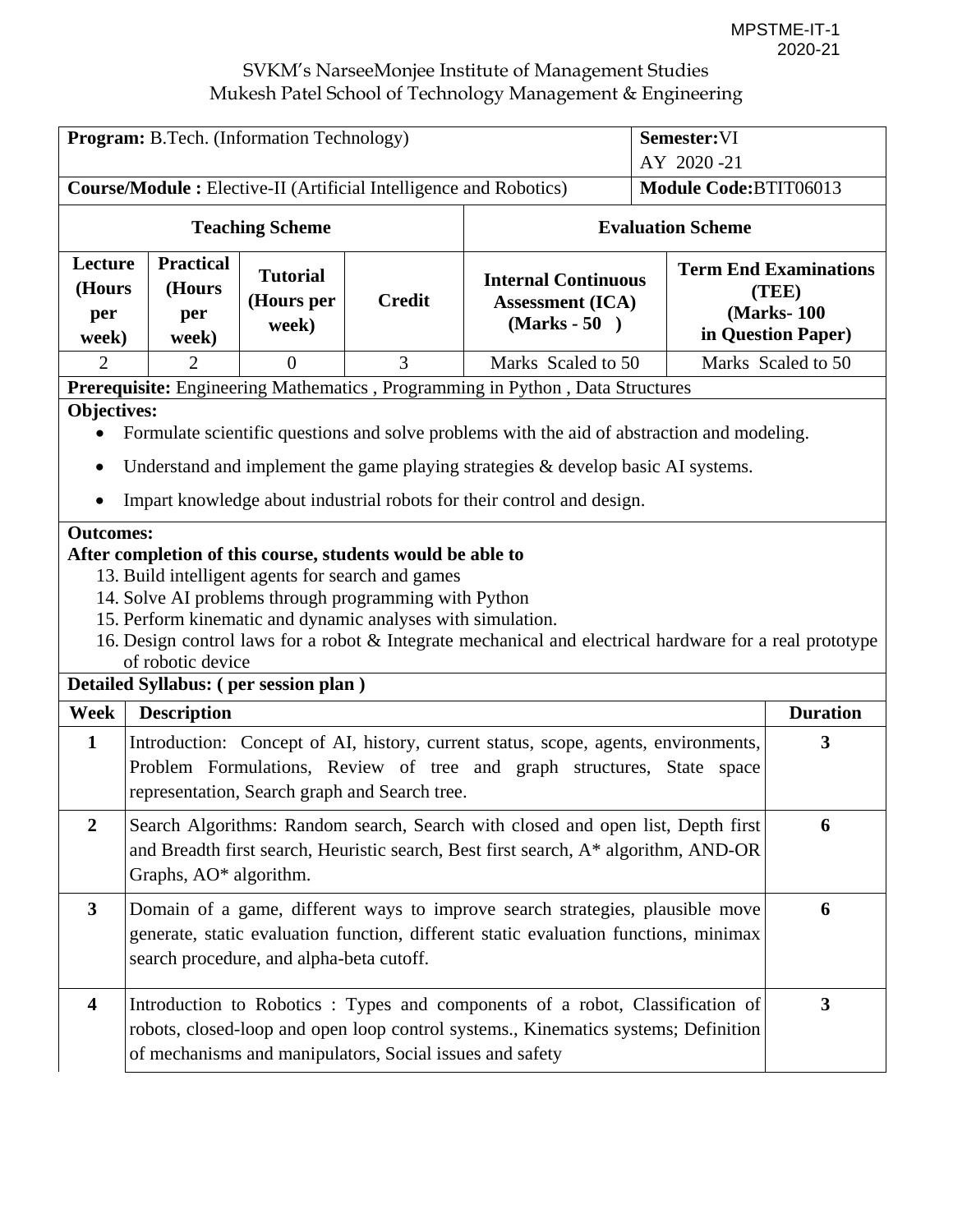| $\mathbf{5}$ | Robot Kinematics and Dynamics: Kinematic Modelling: Translation and Rotation<br>Representation, Coordinate transformation, DH parameters, Jacobian, Singularity,<br>and Statics, Dynamic Modelling: Equations of motion: Euler-Lagrange formulation | O  |
|--------------|-----------------------------------------------------------------------------------------------------------------------------------------------------------------------------------------------------------------------------------------------------|----|
| 6            | Sensors and Vision System: Sensor: Contact and Proximity, Position, Velocity,<br>Force, Tactile etc                                                                                                                                                 | O  |
|              | <b>Total</b>                                                                                                                                                                                                                                        | 30 |

## **Text Books:**

1. Stuart Russell and Peter Norvig, "Artificial Intelligence: A Modern Approach" , 3rd Edition, Prentice Hall ,2018

2. Elaine Rich and Kevin Knight, "Artificial Intelligence", Tata McGraw Hill, 3 edition , 2017

3. Saha, S.K., "Introduction to Robotics, 2nd Edition, McGraw-Hill Higher Education, New Delhi, 2014.

## **Reference Books:**

- 1. Trivedi, M.C., "A Classical Approach to Artifical Intelligence", Khanna Publishing House, Delhi. 4., 2009
- 2. Saroj Kaushik, "Artificial Intelligence", Cengage Learning India, 2011
- 3. Mittal R.K. and Nagrath I.J., "Robotics and Control", Tata McGraw Hill, 2003
- 4. . Ghosal, A., "Robotics", Oxford, New Delhi, 2nd edition, 2006.
- 5. Craig, J.J., "Introduction to Robotics: Mechanics and Control", Pearson, New Delhi, 2009

### **Any other information :**

**Details of Internal Continuous Assessment (ICA)** 

**Test Marks :20** 

**Term Work Marks : 30** 

**Details of Term work : Tutorials/Quiz/Presentation/Viva** 

**Signature** (Prepared by Concerned Faculty/HOD)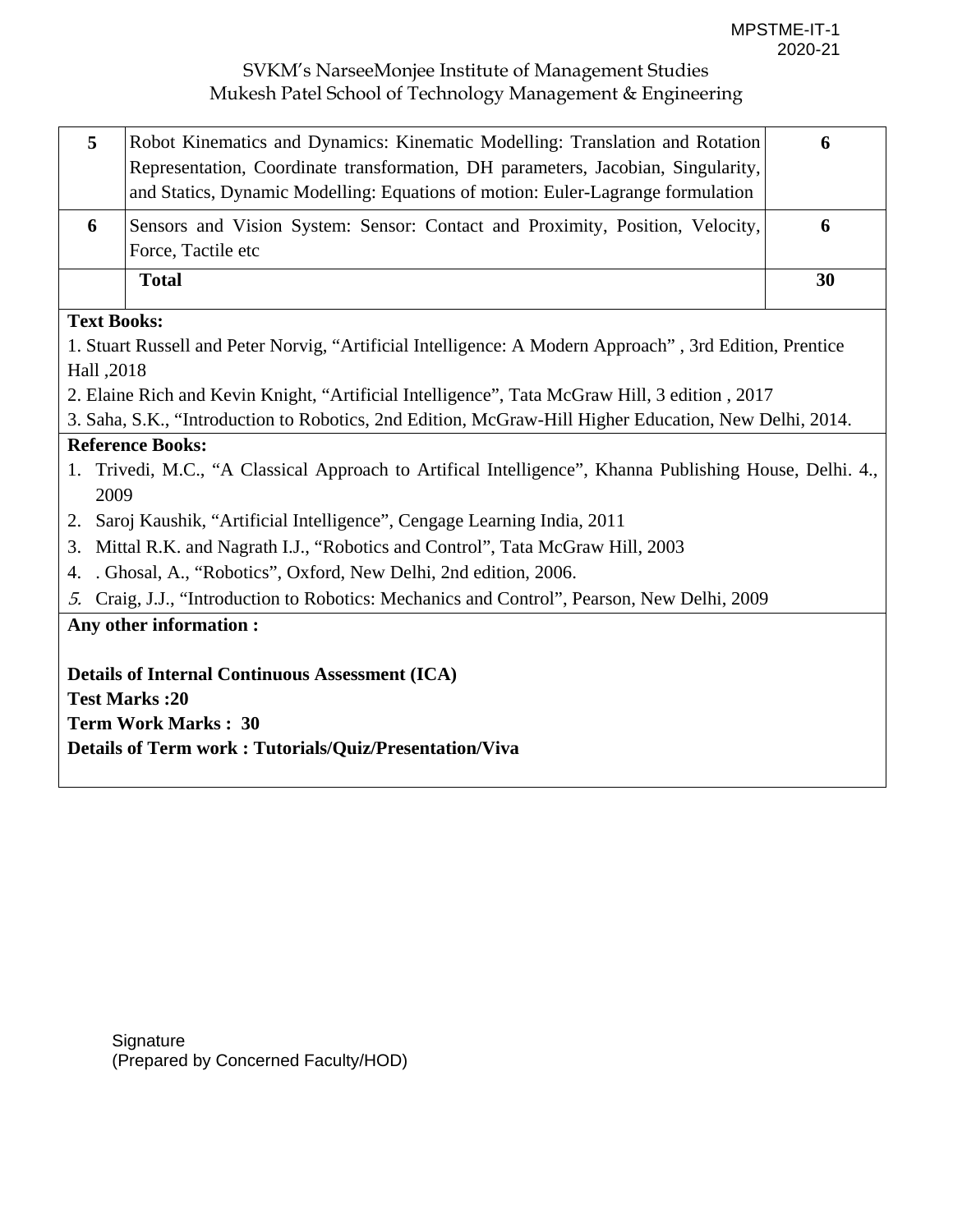| <b>Program:</b> B. Tech. (Information Technology)<br><b>Course/Module : Elective-II (Advanced Computer Networks)</b> |                                         |                                         |               |                                                                         | <b>Semester:VI</b><br>AY 2020-21<br>Module Code: BTIT06014                 |  |
|----------------------------------------------------------------------------------------------------------------------|-----------------------------------------|-----------------------------------------|---------------|-------------------------------------------------------------------------|----------------------------------------------------------------------------|--|
|                                                                                                                      | <b>Teaching Scheme</b>                  |                                         |               | <b>Evaluation Scheme</b>                                                |                                                                            |  |
| Lecture<br>(Hours<br>per week)                                                                                       | <b>Practical</b><br>(Hours per<br>week) | <b>Tutorial</b><br>(Hours)<br>per week) | <b>Credit</b> | <b>Internal Continuous</b><br><b>Assessment</b> (ICA)<br>$(Marks - 50)$ | <b>Term End Examinations</b><br>(TEE)<br>(Marks-100 in Question)<br>Paper) |  |
| 2                                                                                                                    | 2                                       |                                         | 3             | Marks Scaled to 50                                                      | Marks Scaled to 50                                                         |  |
| <b>Prerequisite:</b> Computer networks (BTIT04009)                                                                   |                                         |                                         |               |                                                                         |                                                                            |  |

#### **Objectives:**

The objective of this course is to familiarize students with the working of internetworks. This course addresses various protocols used in the internet and how they interact to provide user services. It also introduces students to advanced topics in computer networking.

#### **Outcomes:**

### **After completion of this course, students would be able to**

- 1. Understand medium access layer protocols
- 2. Design IP addressing scheme, analyzepacket forwarding, and compare different routing protocols
- 3. Compare and analyze transport protocols and other key protocols essential for networking
- 4. Understand various multimedia protocols, internet security concepts and future networks

|                  | <b>Detailed Syllabus:</b>                                                                                                                                     |                             |
|------------------|---------------------------------------------------------------------------------------------------------------------------------------------------------------|-----------------------------|
| Unit             | <b>Description</b>                                                                                                                                            | <b>Duration</b>             |
| 1.               | Medium access layer: Channel allocation problem, hidden node and exposed                                                                                      | 3                           |
|                  | node problem FDM, TDM, CDMA, MACA                                                                                                                             |                             |
| 2.               | <b>Internet protocol:</b> IPv4, compare IPv4 and IPv6, IPv6 - (address, special<br>address, transition from IPv4 to IPv6; subnetting classless addressing)    | 5                           |
| 3.               | Network Layer: Routing tables and forwarding, Routing protocols - Open<br>Shortest Path First and Border Gateway Protocol, DHCP, Mobile IP, AODV              | 6                           |
| $\overline{4}$ . | <b>Transport layer:</b> Transmission Control Protocol - Reno, SCTP, I-TCP, Snoop<br><b>TCP and Mobile TCP</b>                                                 | 6                           |
| 5.               | <b>Multimedia in the internet:</b> SIP, QoS (flow classes, flow control to improve<br>QoS - FIFO, Priority and WFQ)                                           | 3                           |
| 6.               | Network security: Introduction to Internet security - application layer security,<br>transport layer security (SSL and TLS), IPSec, VPN, Firewall, WPA2, WPA3 | 5                           |
| 7.               | Introduction to Internet of Things and applications, software defined networks<br>and 5G.                                                                     | $\mathcal{D}_{\mathcal{L}}$ |
|                  | <b>Total</b>                                                                                                                                                  | 30                          |

### **Text Book:**

1. Behrouz A. Forouzan, FirouzMosharraf," Computer Networks: A Top-down Approach", McGraw-Hill, 2012.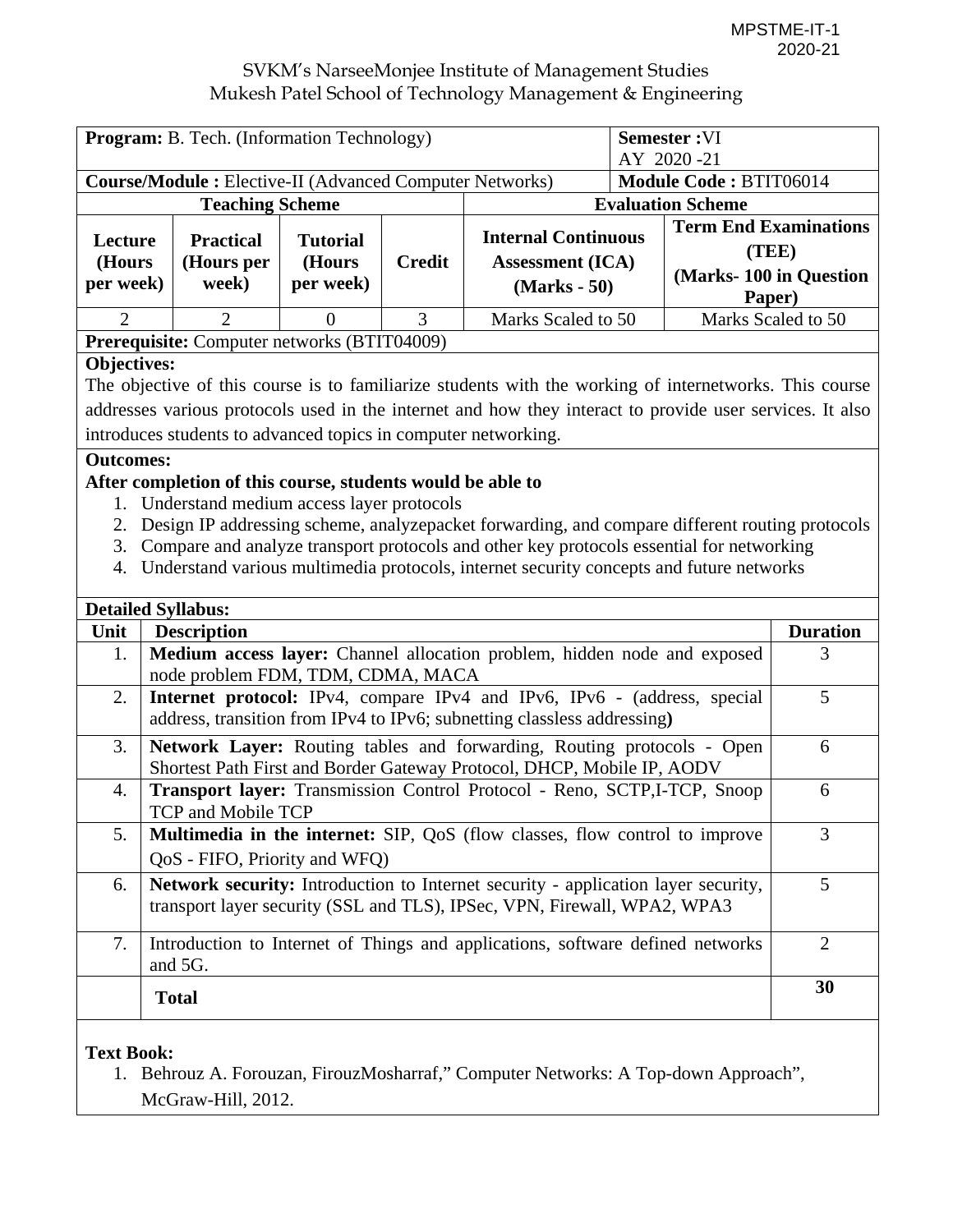2. Jochen Schiller, "Mobile communication", 2<sup>nd</sup> edition, Pearson education, 2008.

#### **Reference Books:**

- 1. Behrouz A. Forouzan, "TCP/IP Protocol suite", 4th Edition, TMH, 2010.
- 2. James F. Kurose, Keith W. Ross, "Computer Networking: A Top Down Approach", 6<sup>th</sup>Edition, Pearson Education, 2012.
- 3. Feit S, "TCP/IP: Architecture, Protocols and Implementation with IVv6 and IP Security", 2nd Edition, TMH, 2008.
- 4. Comer D., "Internetworking with TCP/IP Volume-I", 5<sup>th</sup> Edition, PHI, 2010.
- 5. W.Richard Stevens, Kevin fall, "TCP/IP Illustrated Volume-I: The Protocols", 2<sup>nd</sup> Edition, Pearson Education, 2012.
- 6. Jonathan Rodriguez, "Fundamentals of 5GMobile Networks", 1<sup>st</sup> edition, Wiley, 2015.

**Any other information :** 

**Details of Internal Continuous Assessment (ICA)** 

**Test Marks :20 Term Work Marks : 30 Details of Term work : Tutorials/Quiz/Presentation/Viva**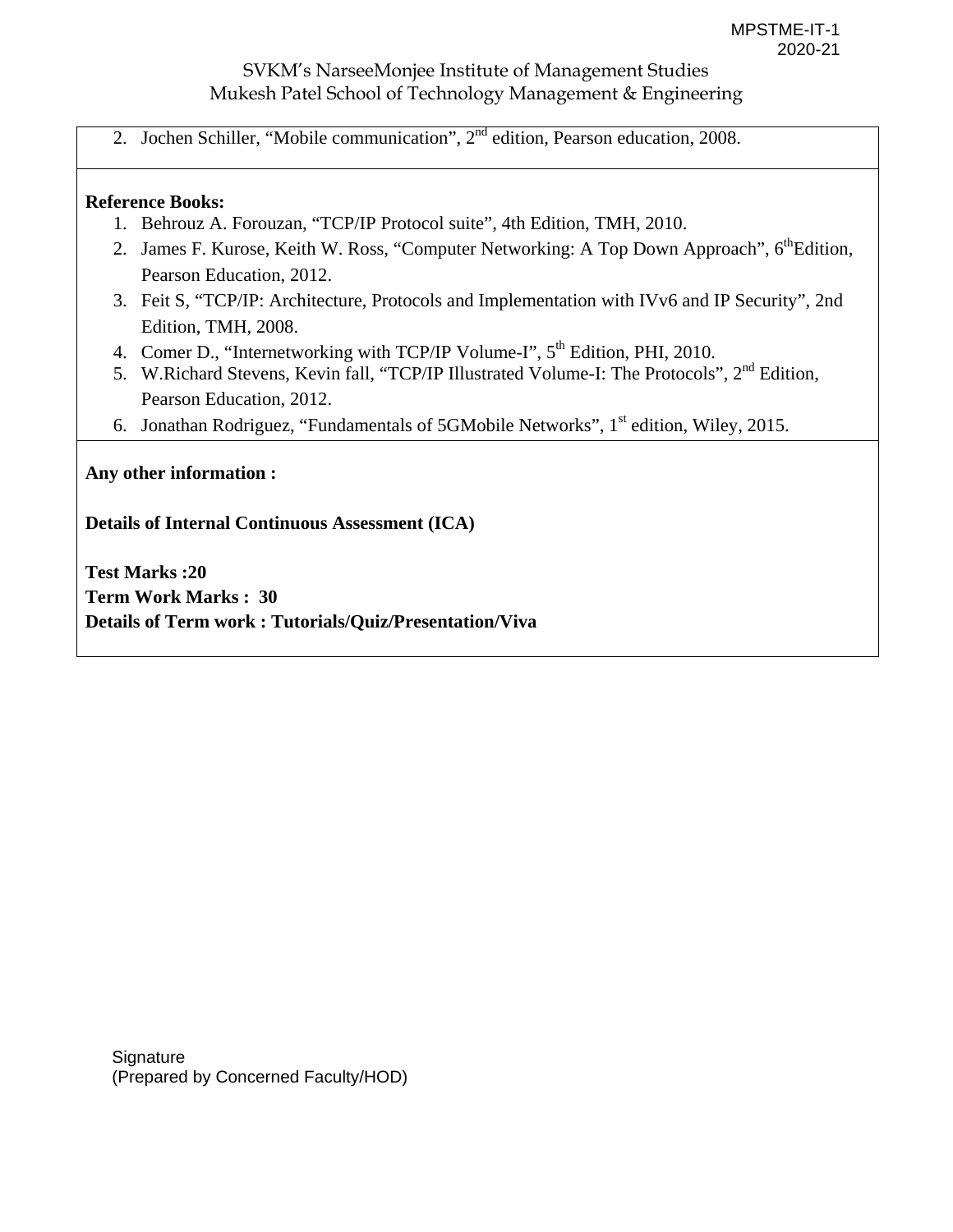| <b>Program:</b> B. Tech. (Information Technology)             |                                                                                                                                                                                                                                                                                                                                                                                                                                                                                                                              |                                        |                          | Semester:VI                                                             |              |                                                                           |
|---------------------------------------------------------------|------------------------------------------------------------------------------------------------------------------------------------------------------------------------------------------------------------------------------------------------------------------------------------------------------------------------------------------------------------------------------------------------------------------------------------------------------------------------------------------------------------------------------|----------------------------------------|--------------------------|-------------------------------------------------------------------------|--------------|---------------------------------------------------------------------------|
|                                                               |                                                                                                                                                                                                                                                                                                                                                                                                                                                                                                                              |                                        |                          |                                                                         | AY 2020 - 21 |                                                                           |
| <b>Course/Module :</b> Elective-II (Advance Image Processing) |                                                                                                                                                                                                                                                                                                                                                                                                                                                                                                                              |                                        |                          | Module Code:BTIT06015                                                   |              |                                                                           |
| <b>Teaching Scheme</b>                                        |                                                                                                                                                                                                                                                                                                                                                                                                                                                                                                                              |                                        | <b>Evaluation Scheme</b> |                                                                         |              |                                                                           |
| Lecture<br>(Hours<br>per<br>week)                             | <b>Practical</b><br>(Hours<br>per<br>week)                                                                                                                                                                                                                                                                                                                                                                                                                                                                                   | <b>Tutorial</b><br>(Hours per<br>week) | <b>Credit</b>            | <b>Internal Continuous</b><br><b>Assessment (ICA)</b><br>$(Marks - 50)$ |              | <b>Term End Examinations</b><br>(TEE)<br>(Marks-100 in Question<br>Paper) |
| $\overline{2}$                                                | $\overline{2}$                                                                                                                                                                                                                                                                                                                                                                                                                                                                                                               | $\Omega$                               | 3                        | Marks Scaled to 50                                                      |              | Marks Scaled to 50                                                        |
|                                                               |                                                                                                                                                                                                                                                                                                                                                                                                                                                                                                                              |                                        |                          | Prerequisite: Image processing, Signal and System, Engineering maths    |              |                                                                           |
| 2.                                                            | <b>Objectives:</b><br>1. To explore the various Image Analysis and it's Interpretation techniques.<br>2. To learn different methods of Feature generation and it's Interpretation.<br>3. To analyze & Interpret Images in terms of various applications.<br><b>Outcomes:</b><br>After completion of this course, students would be able to<br>1. Understand Image representation and modelling.<br>Analyze various methods of Image Analysis.<br>3. Learn Motion analysis for video.<br>4. Construct 3D Image visualization. |                                        |                          |                                                                         |              |                                                                           |
| <b>Detailed Syllabus:</b>                                     |                                                                                                                                                                                                                                                                                                                                                                                                                                                                                                                              |                                        |                          |                                                                         |              |                                                                           |
| <b>Units</b>                                                  | <b>Description</b>                                                                                                                                                                                                                                                                                                                                                                                                                                                                                                           |                                        |                          |                                                                         |              | <b>Duration</b>                                                           |
|                                                               | $\mathbf{1}$<br><b>Introduction:</b><br>$\overline{2}$<br>Digital image fundamentals Fundamental steps in digital image processing,<br>Components of digital image processing system, elements of visual perception,<br>Structure of the human eye, Image formation in the eye.                                                                                                                                                                                                                                              |                                        |                          |                                                                         |              |                                                                           |
| $\overline{2}$                                                | Image Modelling: Sampling, Quantization and Representing Digital Images.<br>4<br>Image.<br>Pre-processing.Enhancement: Power Law Transformation, Contrast Stretching<br>and Histogram Equalization. Spatial domain Filters: Smoothing, Sharpening                                                                                                                                                                                                                                                                            |                                        |                          |                                                                         |              |                                                                           |
| $\mathbf{3}$                                                  | Brightness adaptation and discrimination, light, Image sensing and acquisition,<br>$\overline{\mathbf{4}}$<br>Image formation model, definition and some properties of two dimensional system.<br>Discrete 2D convolution, 2D discrete Fourier transform and its properties, optical<br>and modulation transfer function, Spectral density function.                                                                                                                                                                         |                                        |                          |                                                                         |              |                                                                           |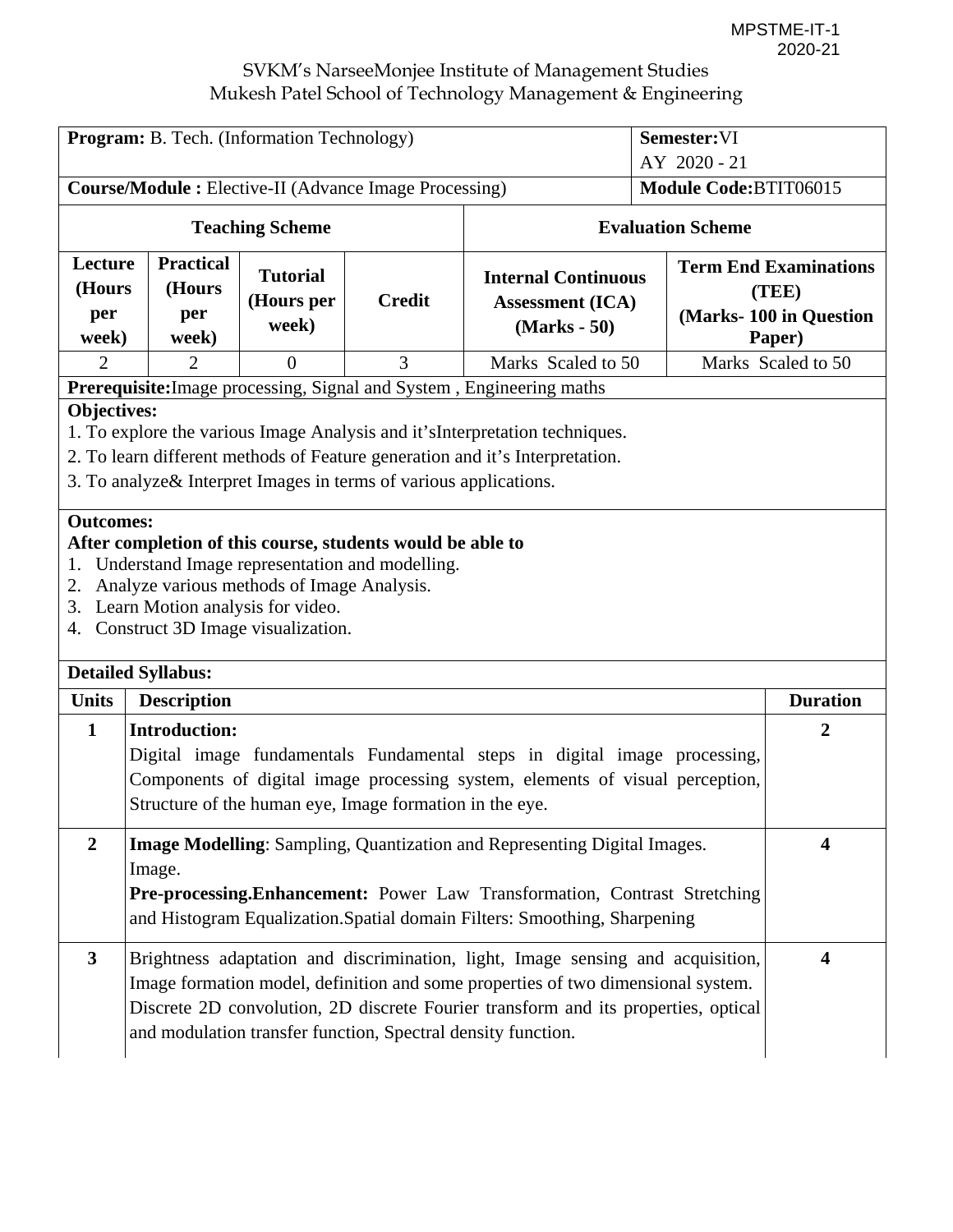| $\overline{\mathbf{4}}$                                                                                                                                                                                                                                                                                                                                                                                                                                          | Feature Extraction: Basis Vectors and Images, K-L transformation, Singular<br>Value Decomposition, Independent Component Analysis, Non-Negative Matrix<br>Factorization, Non-linear Dimension Reduction, Haar Transform, Multi<br>resolution Interpretation                                           | 5                       |  |  |
|------------------------------------------------------------------------------------------------------------------------------------------------------------------------------------------------------------------------------------------------------------------------------------------------------------------------------------------------------------------------------------------------------------------------------------------------------------------|-------------------------------------------------------------------------------------------------------------------------------------------------------------------------------------------------------------------------------------------------------------------------------------------------------|-------------------------|--|--|
| 5                                                                                                                                                                                                                                                                                                                                                                                                                                                                | <b>Image Representation and Description:</b> Boundary Representation, Region<br>Representation, Moments Representation, Structure Representation, Shape<br>Representation, Texture Representation.                                                                                                    | 5                       |  |  |
| 6                                                                                                                                                                                                                                                                                                                                                                                                                                                                | Motion analysis: Background subtraction and modelling, Optical Flow, KLT,<br>Spatio-Temporal Analysis, Dynamic Stereo, Motion parameter Estimation.                                                                                                                                                   | $\overline{\mathbf{4}}$ |  |  |
| 7                                                                                                                                                                                                                                                                                                                                                                                                                                                                | 3D Image Visualization: Sources of 3D Data sets, Slicing the Data set, Arbitrary<br>section planes, The use of colour.                                                                                                                                                                                | $\mathbf{3}$            |  |  |
|                                                                                                                                                                                                                                                                                                                                                                                                                                                                  | <b>Application:</b>                                                                                                                                                                                                                                                                                   |                         |  |  |
| 8                                                                                                                                                                                                                                                                                                                                                                                                                                                                | Remote Sensing Images • Medical Images • Image Forensics: Finger print                                                                                                                                                                                                                                | 3                       |  |  |
|                                                                                                                                                                                                                                                                                                                                                                                                                                                                  | classification • Digital Watermarking for Images• Biometric systems                                                                                                                                                                                                                                   |                         |  |  |
|                                                                                                                                                                                                                                                                                                                                                                                                                                                                  | <b>Total</b>                                                                                                                                                                                                                                                                                          | 30                      |  |  |
| <b>Text Books:</b>                                                                                                                                                                                                                                                                                                                                                                                                                                               |                                                                                                                                                                                                                                                                                                       |                         |  |  |
| 1.<br>2.<br>3.                                                                                                                                                                                                                                                                                                                                                                                                                                                   | R.C.Gonsales, R.E.Woods, "Digital Image Processing", fourth Edition, Pearson Education, 2018<br>Anil K. Jain, "Fundamentals of Image Processing", PHI Second edition.2007<br>Digital Image Processing, S Jayaraman, S Esakkirajan, T Veerakumar, Tata McGraw-Hill<br>Education Private Limited, 2015. |                         |  |  |
|                                                                                                                                                                                                                                                                                                                                                                                                                                                                  | <b>Reference Books:</b>                                                                                                                                                                                                                                                                               |                         |  |  |
| 1. William Pratt, " <i>Digital Image Processing</i> ", John Wiley, fourth edition, 2007<br>2012, 2012 N Ahmed & K.R. Rao, "Orthogonal Transforms for Digital Signal Processing" Springer<br>3. B. Chanda, D. Dutta Majumder, "Digital Image Processing and Analysis", PHI, 2011<br>4. Image Processing, Analysis, and Machine Vision, Milan Sonka Vaclav Hlavac Roger Boyle. 2015<br>Digital Image Processing an Algorithm Approach, Madhuri A. Joshi, PHI 2018. |                                                                                                                                                                                                                                                                                                       |                         |  |  |
|                                                                                                                                                                                                                                                                                                                                                                                                                                                                  | Any other information :                                                                                                                                                                                                                                                                               |                         |  |  |
|                                                                                                                                                                                                                                                                                                                                                                                                                                                                  | <b>Details of Internal Continuous Assessment (ICA)</b>                                                                                                                                                                                                                                                |                         |  |  |
|                                                                                                                                                                                                                                                                                                                                                                                                                                                                  | <b>Test Marks:20</b><br><b>Term Work Marks: 30</b><br><b>Details of Term work: Tutorials/Quiz/Presentation/Viva</b>                                                                                                                                                                                   |                         |  |  |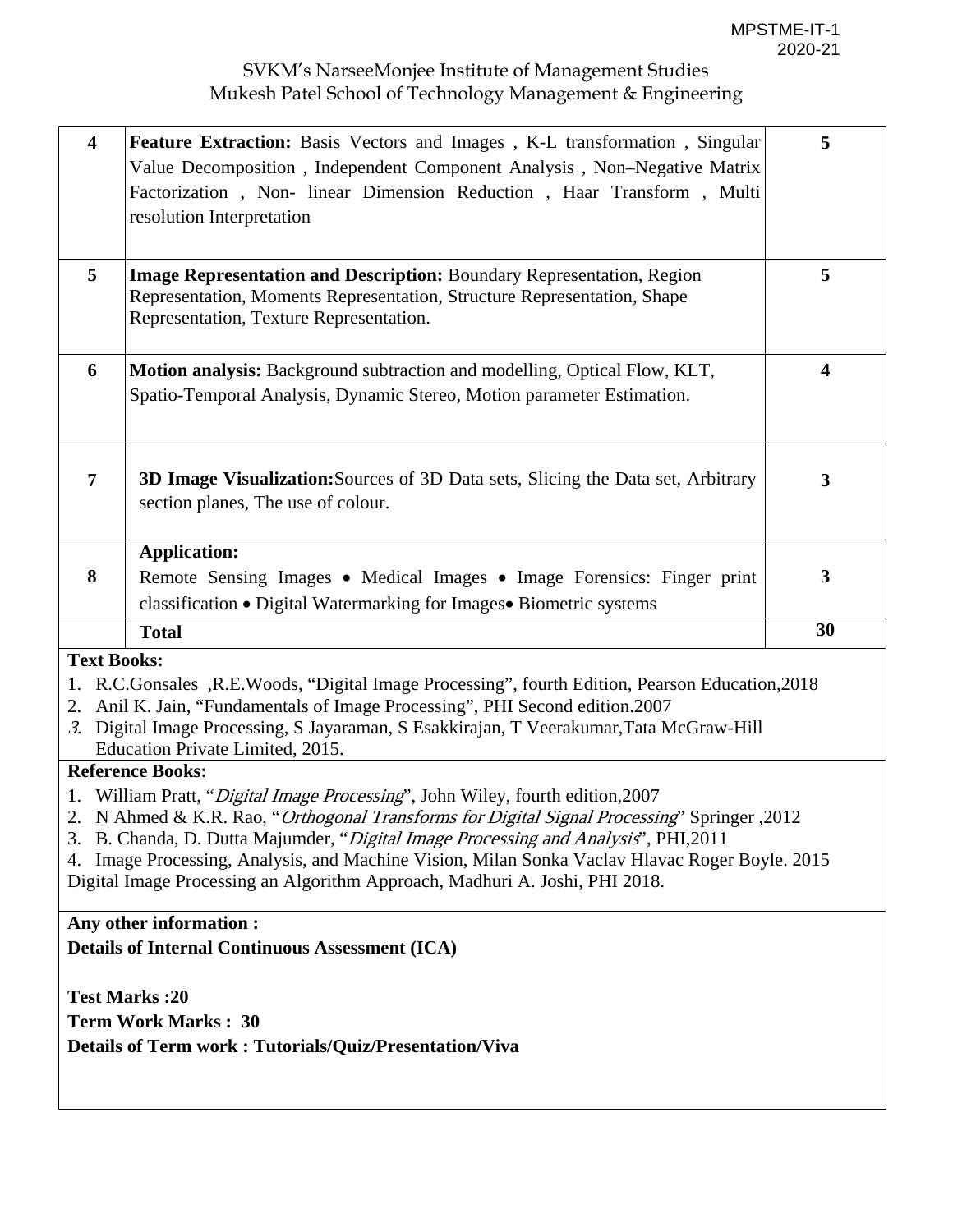| Program: B. Tech. (Information Technology)<br>Semester: VI        |                                                                                                                                                                                                                                                                                                                                                                                                                                                                                                                                                                                                                                                                                                                                                                                                                                                                                        |                                        |                                            |                                                                                                                                                                                                                                                                                                                                                                                                                                                                                                                  |  |                                                                            |
|-------------------------------------------------------------------|----------------------------------------------------------------------------------------------------------------------------------------------------------------------------------------------------------------------------------------------------------------------------------------------------------------------------------------------------------------------------------------------------------------------------------------------------------------------------------------------------------------------------------------------------------------------------------------------------------------------------------------------------------------------------------------------------------------------------------------------------------------------------------------------------------------------------------------------------------------------------------------|----------------------------------------|--------------------------------------------|------------------------------------------------------------------------------------------------------------------------------------------------------------------------------------------------------------------------------------------------------------------------------------------------------------------------------------------------------------------------------------------------------------------------------------------------------------------------------------------------------------------|--|----------------------------------------------------------------------------|
|                                                                   |                                                                                                                                                                                                                                                                                                                                                                                                                                                                                                                                                                                                                                                                                                                                                                                                                                                                                        |                                        |                                            | AY - 2020 -21                                                                                                                                                                                                                                                                                                                                                                                                                                                                                                    |  |                                                                            |
| <b>Course/Module:</b> Elective-II (Distributed Systems)           |                                                                                                                                                                                                                                                                                                                                                                                                                                                                                                                                                                                                                                                                                                                                                                                                                                                                                        |                                        | Module Code:BTIT06016                      |                                                                                                                                                                                                                                                                                                                                                                                                                                                                                                                  |  |                                                                            |
| <b>Teaching Scheme</b>                                            |                                                                                                                                                                                                                                                                                                                                                                                                                                                                                                                                                                                                                                                                                                                                                                                                                                                                                        |                                        | <b>Evaluation Scheme</b>                   |                                                                                                                                                                                                                                                                                                                                                                                                                                                                                                                  |  |                                                                            |
| Lecture<br>(Hours<br>per<br>week)                                 | <b>Practical</b><br>(Hours<br>per<br>week)                                                                                                                                                                                                                                                                                                                                                                                                                                                                                                                                                                                                                                                                                                                                                                                                                                             | <b>Tutorial</b><br>(Hours per<br>week) | <b>Credit</b>                              | <b>Internal Continuous</b><br><b>Assessment</b> (ICA)<br>$(Marks - 50)$                                                                                                                                                                                                                                                                                                                                                                                                                                          |  | <b>Term End Examinations</b><br>(TEE)<br>(Marks-100)<br>in Question Paper) |
| 2                                                                 | 2                                                                                                                                                                                                                                                                                                                                                                                                                                                                                                                                                                                                                                                                                                                                                                                                                                                                                      | $\overline{0}$                         | 3                                          | Marks Scaled to 50                                                                                                                                                                                                                                                                                                                                                                                                                                                                                               |  |                                                                            |
| 1.<br>2.<br>3.<br>$\overline{4}$ .<br>1.<br>3.<br>4.<br>Unit<br>1 | Marks Scaled to 50<br>Prerequisite:<br>Objectives: The student should be made to:<br>Understand foundations of Distributed Systems.<br>Introduce the idea of peer to peer services and file system.<br>Understand in detail the system level and support required for distributed system.<br>Understand the issues involved in studying process and resource management.<br>Outcomes: After completion of this course, students would be able to<br>Discuss trends in Distributed Systems.<br>2. Apply network virtualization.<br>Apply remote method invocation and objects.<br>Design process and resource management systems.<br>Detailed Syllabus: (per session plan)<br><b>Duration</b><br><b>Description</b><br>UNIT - IINTRODUCTION<br>2<br>Examples of Distributed Systems–Trends in Distributed Systems<br>Focus on resource sharing – Challenges. Case study: World Wide Web |                                        |                                            |                                                                                                                                                                                                                                                                                                                                                                                                                                                                                                                  |  |                                                                            |
| 2                                                                 | communication.<br>Message queues -                                                                                                                                                                                                                                                                                                                                                                                                                                                                                                                                                                                                                                                                                                                                                                                                                                                     | Beans -from objects to components      | System Model – Inter process Communication | UNIT - II COMMUNICATION IN DISTRIBUTED SYSTEM<br>The API for internet protocols – External data representation and Multicast<br>Network virtualization: Overlay networks. Case study: MPI Remote Method<br>Invocation And Objects: Remote Invocation - Introduction - Request-reply<br>protocols – Remote procedure call – Remote method invocation.<br>Case study: Java RMI – Group communication – Publish-subscribe systems –<br>Shared memory approaches - Distributed objects - Case study: Enterprise Java |  | 6                                                                          |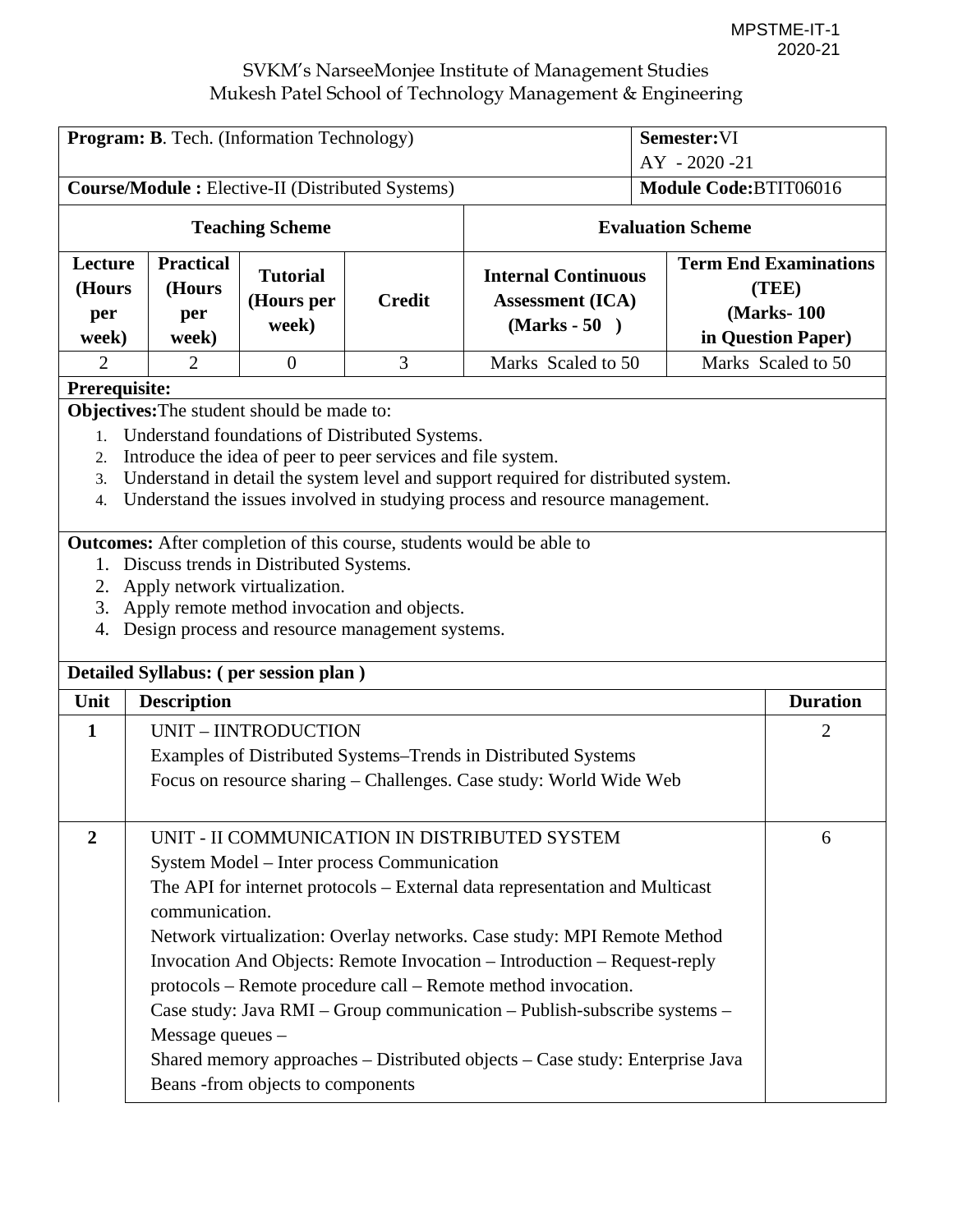| $\mathbf{3}$            | UNIT - III PEER TO PEER SERVICES AND FILE SYSTEM 10-8<br>Peer-to-peer Systems – Introduction<br>Napster and its legacy – Peer-to-peer – Middleware – Routing overlays.<br>Overlay case studies: Pastry, Tapestry- Distributed File Systems - Introduction<br>File service architecture - Andrew File system.<br>File System: Features-File model -File accessing models File sharing semantics<br>Naming: Identifiers, Addresses, Name Resolution - Name Space Implementation<br>- Name Caches - LDAP.                  | $7\phantom{.0}$      |
|-------------------------|-------------------------------------------------------------------------------------------------------------------------------------------------------------------------------------------------------------------------------------------------------------------------------------------------------------------------------------------------------------------------------------------------------------------------------------------------------------------------------------------------------------------------|----------------------|
| $\overline{\mathbf{4}}$ | UNIT - IV- SYNCHRONIZATION AND REPLICATION 9-9<br>Introduction – Clocks, events and process states<br>Synchronizing physical clocks- Logical time and logical clocks - Global states -<br>Coordination and Agreement - Introduction - Distributed mutual exclusion -<br>Elections - Transactions and Concurrency Control-Transactions - Nested<br>transactions - Locks - Optimistic concurrency control -<br>Timestamp ordering - Atomic Commit protocols - Distributed deadlocks -<br>Replication – Case study – Coda. | 8                    |
| 5                       | UNIT - V PROCESS & RESOURCE MANAGEMENT5<br>Process Management: Process Migration: Features, Mechanism, Threads:<br>Models, Issues, Implementation.<br>Resource Management: Introduction-Features of Scheduling Algorithms - Task<br>Assignment Approach - Load Balancing Approach - Load Sharing Approach.<br><b>Total</b>                                                                                                                                                                                              | $\overline{7}$<br>30 |
|                         |                                                                                                                                                                                                                                                                                                                                                                                                                                                                                                                         |                      |
| <b>Text Books:</b>      |                                                                                                                                                                                                                                                                                                                                                                                                                                                                                                                         |                      |
| 1.                      | George Coulouris, Jean Dollimore and Tim Kindberg, "Distributed Systems Concepts and Design",                                                                                                                                                                                                                                                                                                                                                                                                                           |                      |
|                         | Fifth Edition, Pearson Education, 2017.<br>$\sqrt{2}$                                                                                                                                                                                                                                                                                                                                                                                                                                                                   |                      |

- 2. [Andrew S. Tanenbaum](https://www.google.co.in/search?tbo=p&tbm=bks&q=inauthor:%22Andrew+S.+Tanenbaum%22), [Maarten Van Steen,](https://www.google.co.in/search?tbo=p&tbm=bks&q=inauthor:%22Maarten+Van+Steen%22) "Distributed Systems: Principles and Paradigms, Createspace Independent Publishing Platform, 2016.
- 3. Maurice Herlihy, Dmitry Kozlov, Sergio Rajsbaum, "Distributed Computing Through Combinatorial Topology", Morgan Kaufmann Elsevier- 2013.

### **Reference Books:**

- 1. Michel Raynal, "Distributed Algorithms for Message-Passing Systems" Springer-Verlag Berlin Heidelberg, 2013
- 2. Brendan Burns, "Designing Distributed Systems: Patterns and Paradigms for Scalable, Reliable Services" , O'Reilly Media, Inc, 2018.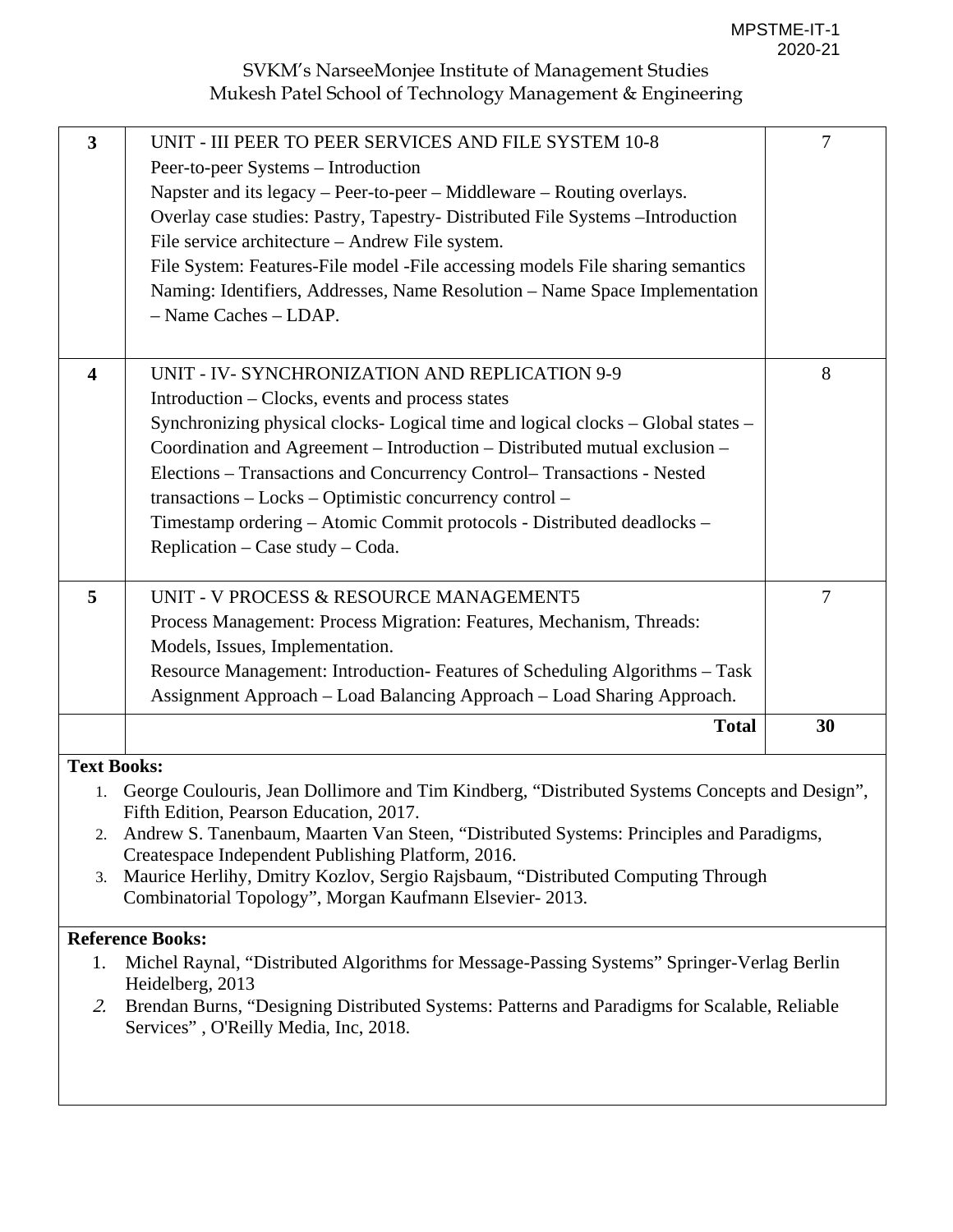**Any other information :** 

**Details of Internal Continuous Assessment (ICA)** 

**Test Marks :50 Term Work Marks : 50 Details of Term work : Tutorials/Quiz/Presentation/Viva** 

**Signature** (Prepared by Concerned Faculty/HOD)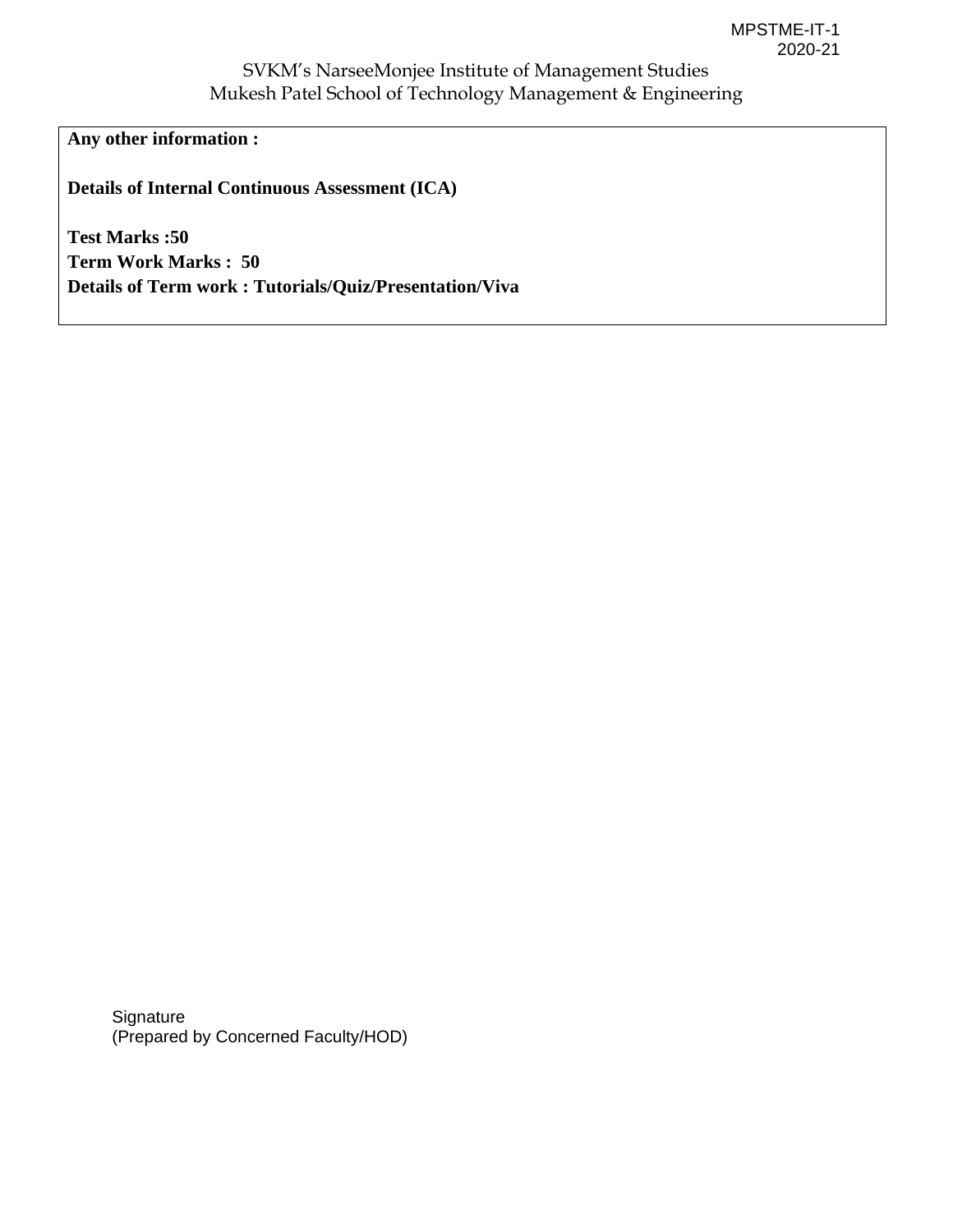| Program: B. Tech. (Information Technology)                                                                                                                                                                                                                                                                                                                                                                                                                                                                                                                                                                                                                                          |                                                                                                                                                                                                                                         |                                           |                                                             | Semester:VI<br>AY 2020 - 21                                                                                                                                           |                       |                                                                           |
|-------------------------------------------------------------------------------------------------------------------------------------------------------------------------------------------------------------------------------------------------------------------------------------------------------------------------------------------------------------------------------------------------------------------------------------------------------------------------------------------------------------------------------------------------------------------------------------------------------------------------------------------------------------------------------------|-----------------------------------------------------------------------------------------------------------------------------------------------------------------------------------------------------------------------------------------|-------------------------------------------|-------------------------------------------------------------|-----------------------------------------------------------------------------------------------------------------------------------------------------------------------|-----------------------|---------------------------------------------------------------------------|
| Course/Module: Elective-II (Advanced Database Management Systems)                                                                                                                                                                                                                                                                                                                                                                                                                                                                                                                                                                                                                   |                                                                                                                                                                                                                                         |                                           |                                                             |                                                                                                                                                                       | Module Code:BTIT06017 |                                                                           |
| <b>Teaching Scheme</b>                                                                                                                                                                                                                                                                                                                                                                                                                                                                                                                                                                                                                                                              |                                                                                                                                                                                                                                         | <b>Evaluation Scheme</b>                  |                                                             |                                                                                                                                                                       |                       |                                                                           |
| Lecture<br>(Hours<br>per week)                                                                                                                                                                                                                                                                                                                                                                                                                                                                                                                                                                                                                                                      | Practical<br>(Hours<br>per week)                                                                                                                                                                                                        | <b>Tutorial</b><br>(Hours per<br>week)    | Credit                                                      | <b>Internal Continuous</b><br><b>Assessment (ICA)</b><br>$(Marks - 50)$                                                                                               |                       | <b>Term End Examinations</b><br>(TEE)<br>(Marks-100<br>in Question Paper) |
| $\overline{2}$                                                                                                                                                                                                                                                                                                                                                                                                                                                                                                                                                                                                                                                                      | $\overline{2}$                                                                                                                                                                                                                          | $\Omega$                                  | 3                                                           | Marks Scaled to 50                                                                                                                                                    |                       | Marks Scaled to 50                                                        |
|                                                                                                                                                                                                                                                                                                                                                                                                                                                                                                                                                                                                                                                                                     |                                                                                                                                                                                                                                         | Prerequisite: Database Management Systems |                                                             |                                                                                                                                                                       |                       |                                                                           |
| <b>Objectives:</b><br>Expand the knowledge gained in Database Management Systems in several directions like Non-<br>Relational data models, deductive (Intelligent) database systems, Distributed systems, web based<br>systems and object oriented systems etc.<br><b>Outcomes:</b><br>After successful completion of this course, the students would be able to<br>Analyse different database modelling and management techniques.<br>1.<br>Evaluate measures of query cost, processing and optimization techniques<br>2.<br>Create programs to execute on XML and relational database systems<br>3.<br>Understand advance database application and database administration<br>4. |                                                                                                                                                                                                                                         |                                           |                                                             |                                                                                                                                                                       |                       |                                                                           |
|                                                                                                                                                                                                                                                                                                                                                                                                                                                                                                                                                                                                                                                                                     |                                                                                                                                                                                                                                         | Detailed Syllabus: (per session plan)     |                                                             |                                                                                                                                                                       |                       |                                                                           |
| Week<br>Description                                                                                                                                                                                                                                                                                                                                                                                                                                                                                                                                                                                                                                                                 |                                                                                                                                                                                                                                         |                                           |                                                             |                                                                                                                                                                       | Duration              |                                                                           |
| $\mathbf{1}$                                                                                                                                                                                                                                                                                                                                                                                                                                                                                                                                                                                                                                                                        | structured types                                                                                                                                                                                                                        |                                           |                                                             | The Extended Entity Relationship Model and Object Model: The ER model<br>revisited, Motivation for complex data types, User defined abstract data types and           |                       | 2                                                                         |
|                                                                                                                                                                                                                                                                                                                                                                                                                                                                                                                                                                                                                                                                                     | $\overline{2}$<br>The Extended Entity Relationship Model and Object Model: Subclasses, super<br>Inheritance, Specialization and Generalization, Constraints<br>classes,<br>and<br>characteristics of specialization and generalization. |                                           |                                                             |                                                                                                                                                                       |                       |                                                                           |
| $\overline{2}$                                                                                                                                                                                                                                                                                                                                                                                                                                                                                                                                                                                                                                                                      |                                                                                                                                                                                                                                         |                                           |                                                             | Procedural Language/Structured Query language (PL/SQL): Introduction to<br>PL/SQL, Disadvantages of SQL and advantages of PL/SQL                                      |                       | $\overline{2}$                                                            |
|                                                                                                                                                                                                                                                                                                                                                                                                                                                                                                                                                                                                                                                                                     |                                                                                                                                                                                                                                         |                                           | Cursors, types of cursors, functions, procedures, triggers. | Procedural Language/Structured Query language (PL/SQL):PL/SQL block<br>structure, block data types, block variable declaration, exception handling,                   |                       | $\overline{2}$                                                            |
| 3                                                                                                                                                                                                                                                                                                                                                                                                                                                                                                                                                                                                                                                                                   | persistence,                                                                                                                                                                                                                            |                                           |                                                             | Object Oriented Databases: Overview of object oriented concepts, object identity,<br>object structure and type constructions, Encapsulation of operations, Method and |                       | $\overline{2}$                                                            |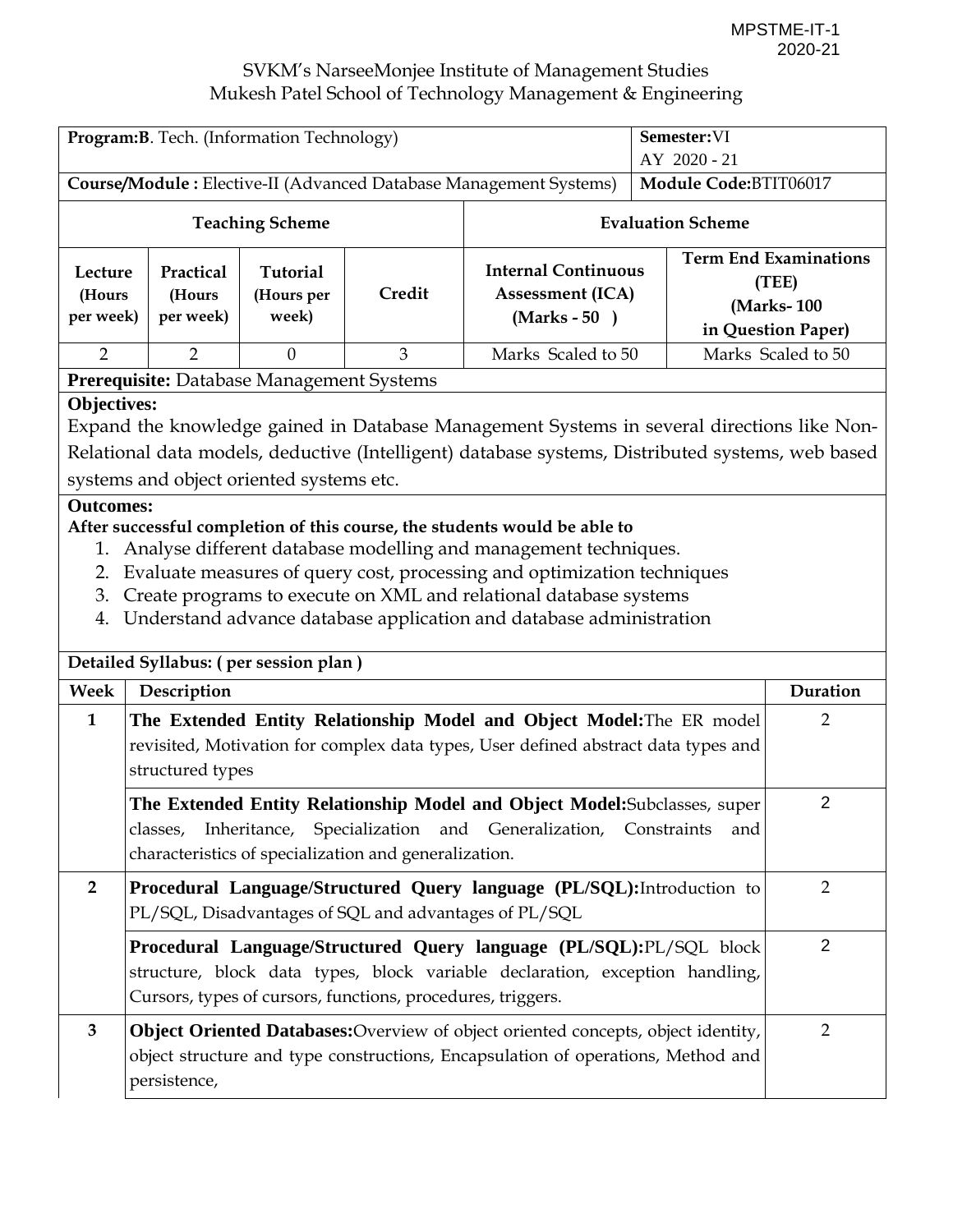|                    | <b>Object Oriented Databases:</b> Type hierarchies and Inheritance, Type extents and<br>queries, Complex objects; Database schema design for OODBMS; OQL, Persistent<br>programming language; OODBMS architecture and storage issues; Transaction and<br>Concurrency control, example of ODBMS.                                                                           | $\overline{2}$ |
|--------------------|---------------------------------------------------------------------------------------------------------------------------------------------------------------------------------------------------------------------------------------------------------------------------------------------------------------------------------------------------------------------------|----------------|
| 4                  | <b>Parallel</b><br><b>Distributed</b><br><b>Client-Server</b><br>and<br><b>Databases</b><br>and<br>Architecture: Architectures for parallel database, Parallel query evaluation,<br>Parallelizing individual operations, Sorting, Joins, Distributed Database Concepts,<br>Data Fragmentation, Replication, and allocation techniques for distributed<br>database design; | $\overline{2}$ |
|                    | Parallel and Distributed Databases and Client-Server Architecture: Query<br>processing in distributed databases; Concurrency control and Recovery in<br>distributed databases.                                                                                                                                                                                            | $\overline{2}$ |
| 5                  | Databases on the web and Semi-Structured Data: Web interfaces of the web.<br>Overview of XML; data XML applications;                                                                                                                                                                                                                                                      | $\overline{2}$ |
|                    | Databases on the web and Semi-Structured Data: The semi structured data<br>model, Implementation issues, Indexes for data.                                                                                                                                                                                                                                                | 2              |
| 6                  | Enhanced data models for Advanced applications: Active database concepts,<br>Temporal database concepts, Spatial database concepts and architecture, Deductive<br>databases and Query processing,                                                                                                                                                                         | $\overline{2}$ |
|                    | <b>Enhanced data models for Advanced applications:</b> Mobile databases, Geographic<br>information systems.                                                                                                                                                                                                                                                               | $\overline{2}$ |
| $\overline{7}$     | <b>NoSQL Database:</b><br>Overview, and History of NoSQL Databases Definition of the Four Types of<br>NoSQL Database.Comparison of relational databases to new NoSQL stores,<br>MongoDB,, Challenges of NoSQL approach                                                                                                                                                    | $\overline{2}$ |
|                    | <b>NoSQL Database:</b><br>NoSQL Key/Value databases using MongoDB, Document Databases, Features,<br>Query Features, Scaling, Suitable Use Cases, Event Logging, Content Management<br>Systems, Blogging Platforms, Web Analytics or Real-Time Analytics, E-Commerce<br>Applications, When Not to Use                                                                      | $\overline{2}$ |
| 8                  | Case Study: Based on distributed database, GIS, Mobile databases.                                                                                                                                                                                                                                                                                                         | $\overline{2}$ |
|                    | <b>Total</b>                                                                                                                                                                                                                                                                                                                                                              | 30             |
| <b>Text Books:</b> |                                                                                                                                                                                                                                                                                                                                                                           |                |
|                    | 6. Hennery Korth and Abraham Silberschatz, "Database System Concepts", McGrow Hill, 6th Edition,                                                                                                                                                                                                                                                                          |                |

2011